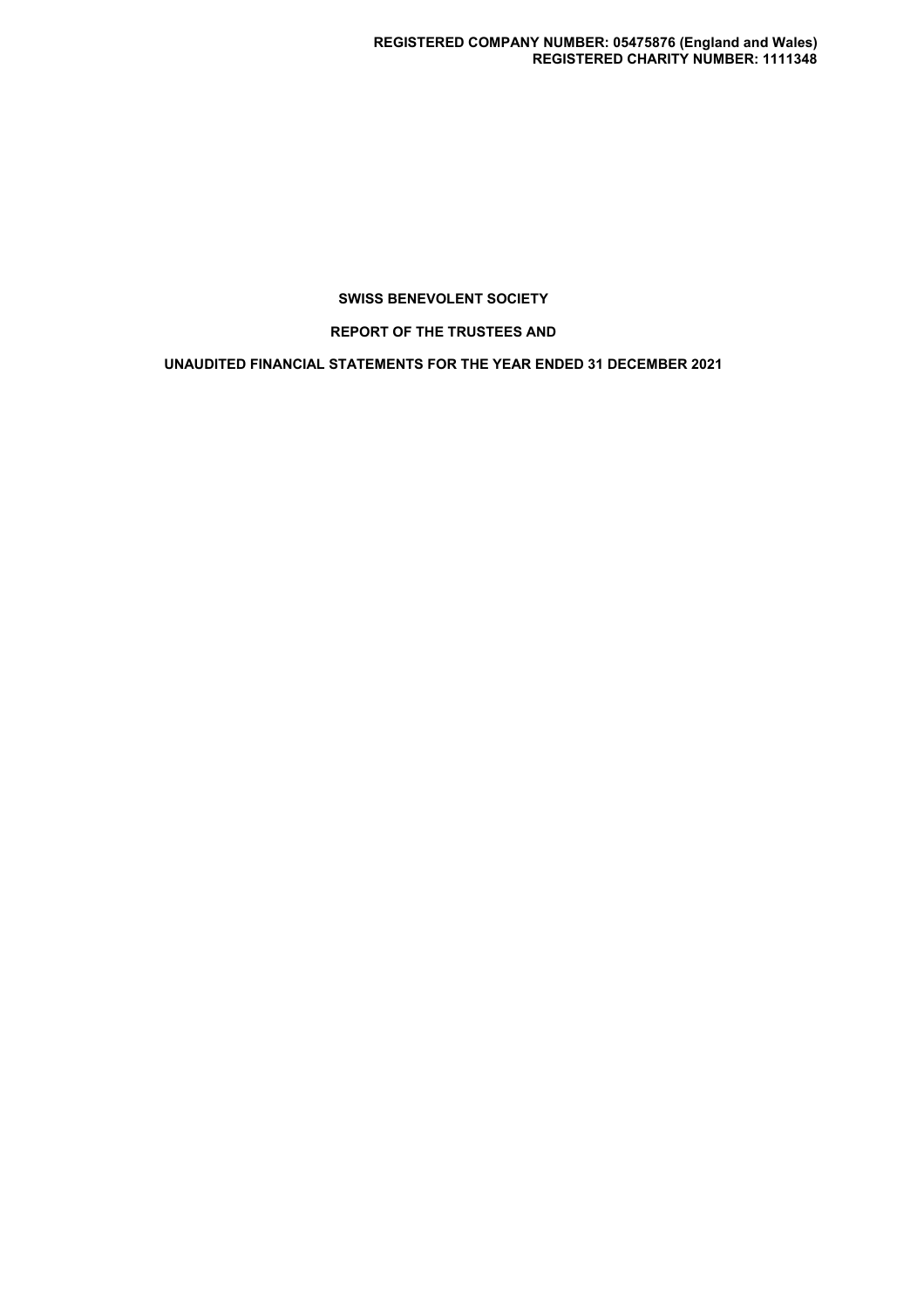# **CONTENTS OF THE FINANCIAL STATEMENTS FOR THE YEAR ENDED 31 DECEMBER 2021**

|                                                   |    | Page            |    |
|---------------------------------------------------|----|-----------------|----|
| <b>Report of the Trustees</b>                     |    | 1 to 9          |    |
| Independent Examiner's Report                     |    | 10              |    |
| <b>Statement of Financial Activities</b>          |    | 11              |    |
| <b>Balance Sheet</b>                              |    | 12 <sup>°</sup> |    |
| <b>Notes to the Financial Statements</b>          |    | 13 to 17        |    |
| <b>Detailed Statement of Financial Activities</b> | 18 | tο              | 19 |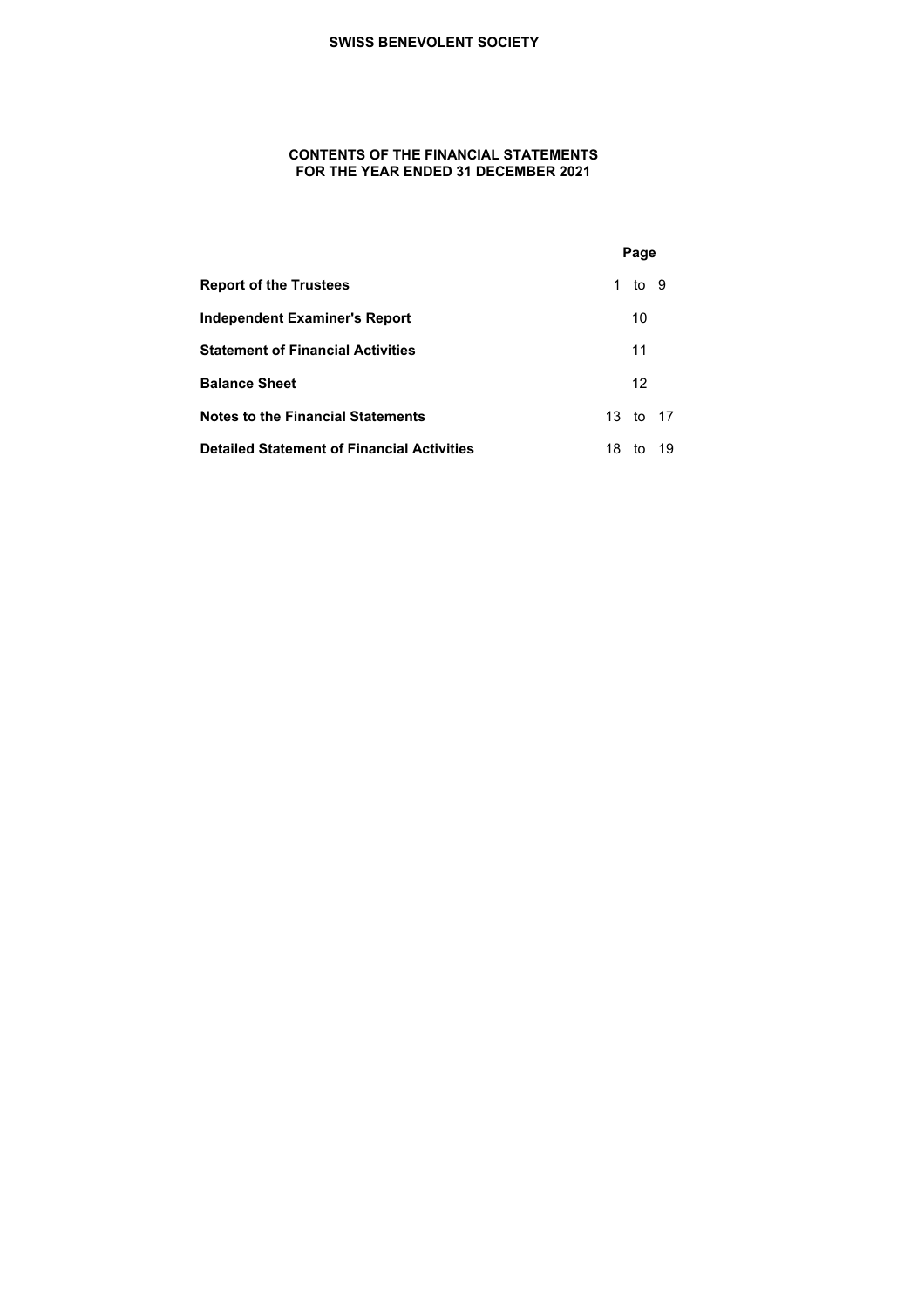# **REPORT OF THE TRUSTEES FOR THE YEAR ENDED 31 DECEMBER 2021**

The trustees who are also directors of the charity for the purposes of the Companies Act 2006, present their report with the financial statements of the charity for the year ended 31 December 2021. The trustees have adopted the provisions of Accounting and Reporting by Charities: Statement of Recommended Practice applicable to charities preparing their accounts in accordance with the Financial Reporting Standard applicable in the UK and Republic of Ireland (FRS 102) (effective 1 January 2019).

# **OBJECTIVES AND ACTIVITIES**

# **Objectives and Aims**

The Society's objectives are to provide assistance to Swiss citizens in need of help who are temporarily or permanently resident in the United Kingdom.

Financial assistance is given by way of grants. In addition the Society employs a Welfare Officer who provides support to anyone irrespective of financial means.

# **PUBLIC BENEFIT STATEMENT**

The "Objectives and Activities", the "Chairman's Report - Review of Overall Development and Activities", "Welfare Officer's Report" and the "Treasurer's Report" sections of this Annual Report set out the activities which the Society undertakes for public benefit.

The Trustees confirm that they've complied with the duty in sections 4 of the Charities Act 2011 to have due regard to the public benefit guidance published by the Charity Commission in determining the activities undertaken by the charity.

In the interest of transparency, the Trustees make the following observations on the two key principles of public benefit;

Principle 1: There must be identifiable benefit or benefits

1a) it must be clear what the benefits are;

The benefits are set out in the "Chairman's Report", the "Welfare Officer's Report" and elsewhere in this Annual Report.

1b) the benefits must be related to the aims;

The benefits set out in the "Chairman's Report", the "Welfare Officer's Report" and elsewhere in this Annual Report are clearly related to the aims of the Society as set out in the "Objectives and Activities" in this Annual Report. The Trustees review the activities of the charity against its aims on an ongoing basis and are satisfied that all activities continue to be related to the aims.

1c) benefits must be balanced against any detriment or harm; No specific issues of detriment or harm have been identified.

Principle 2: Benefit must be to the public or a section of the public.

2a) the beneficiaries must be appropriate to the aims;

In accordance with the objectives of the charity as set out in "Objectives and Activities" of the Annual Report, the beneficiaries of the the charity in need of aid are Swiss nationals living in the UK.

2b) where the benefit is to a section of the Public, the opportunity to benefit must not be unreasonably restricted by geographical or other restrictions; or by the ability to pay any fees charged. Benefit is provided to members of the Swiss community in the UK, who are in need of support. The Swiss community in the UK currently totals approximately 40,000 and is considered sufficiently large. No fee is charged for any benefit granted by the charity.

2c) people in financial need are invited to apply for financial aid. Non-financial benefit is offered to all members of the Swiss community irrespective of their financial situation.

2d) any private benefits must be incidental;

A private benefit arises necessarily from the activity of the charity; the charity finds it essential to employ and remunerate one member of staff for two days per week.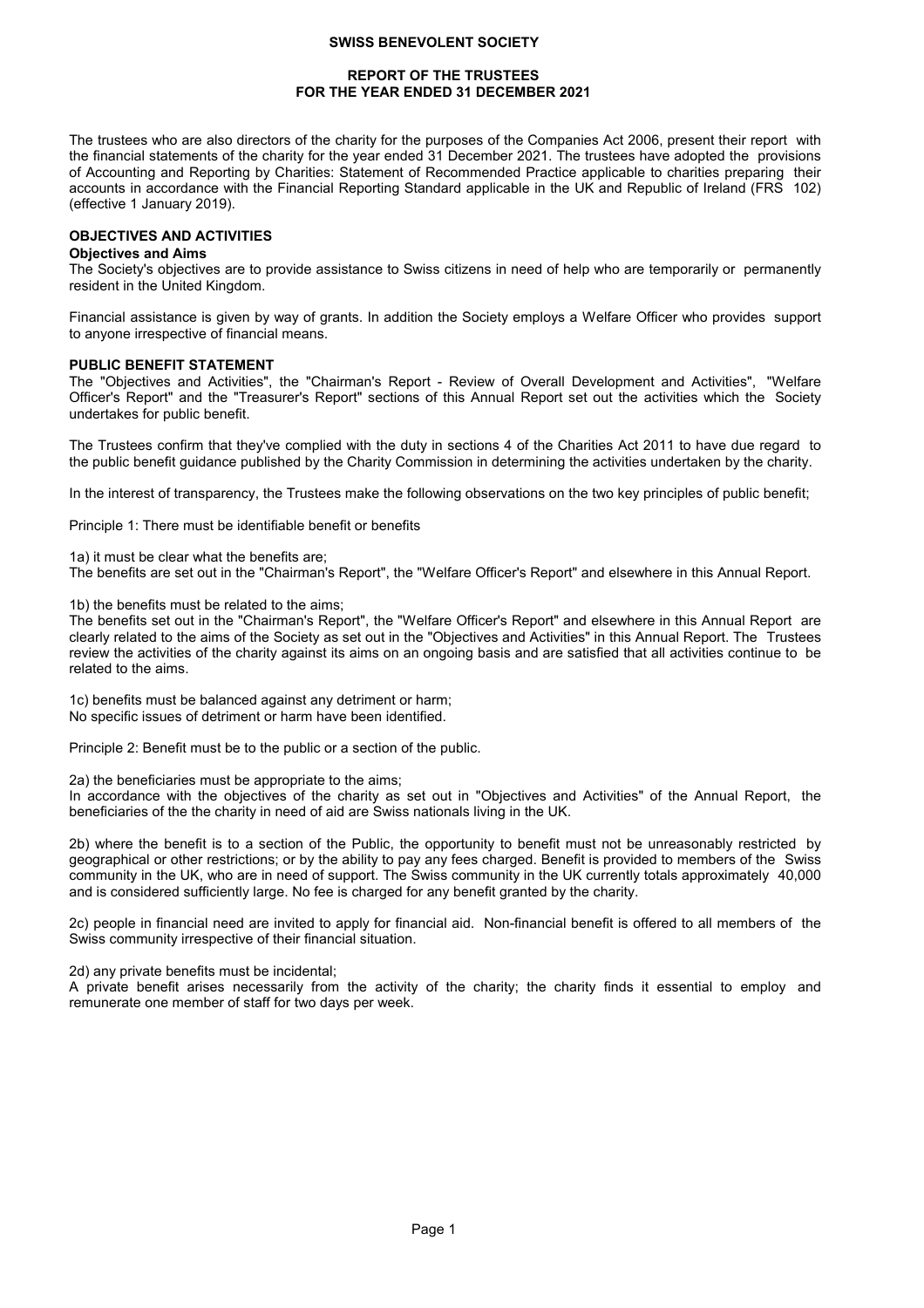# **REPORT OF THE TRUSTEES FOR THE YEAR ENDED 31 DECEMBER 2021**

# **ACHIEVEMENT AND PERFORMANCE CHAIRMAN'S REPORT**

# **Enhancing Resilience, Perseverance and Responsiveness in 2021**

Amidst the waves of the ongoing global health crisis of 2021, it was essential for the Swiss Benevolent Society to enhance support for resilience, perseverance and client responsiveness as the world faced a second challenging year of the pandemic, yielding unhealthy inequities impacting each individual's life-balance. In yet another year of extreme uncertainty, the Swiss Benevolent Society's (SBS) charitable purpose remained at the forefront to address the ongoing health crisis and financial burdens, demanding key support for mental resilience, physical and social perseverance plus financial aid; to best respond to the hardships of the ever changing multitude of restrictions, lengthy lockdowns, and new variants, as the UK population and health care providers aimed to stabilize the country with the vaccination rollout, self-testing, school testing and government-imposed restrictions.

2021 SBS Focus: Having swiftly adapted SBS resources at the onset of the pandemic the year prior, by reshaping the welfare efforts to rapidly respond to the unprecedented challenges facing all Swiss in the United Kingdom; 2021 focused on resilience and perseverance to maintain the new life-rhythm. This new life-rhythm came in waves in observation of the government's aim to shield and safeguard society with multiple lengthy periods of extended restrictions of home isolation, remote home schooling, working from home, masks, testing, and specific shielding measures for the vulnerable; all yielding an impact and wearing on the communities individual lifestyle and wellbeing. The Swiss Benevolent Society continued to focus on virtual efforts to support and help the increasing amount of people who struggled financially, physically, or emotionally with the crisis causing unemployment, loss of income, mental fear and anxiety, solitude, physical ailments from lack of mobility amongst other issues. This hardship was felt even more as many Swiss had family at a distance and abroad during this isolated and worrying time. SBS financial aid plus a newly developed Swiss student grant scheme served to provide relief. This period of time was also coupled with the Brexit deadline June 2021, requiring Swiss wishing to continue residing in the UK to apply for immigration 'settled-status', that which our charity as credited advisors continued to provide assistance with again this year.

#### **Who We help and How We Help**

Charitable Purpose and Aims: The Swiss Benevolent Society (SBS) since 1703 helps Swiss citizens living in the UK with difficult personal issues such as financial hardship, bereavement, mental health, loneliness, or poor physical health concerns. The public authorities try to assist whenever possible, but there are always situations where additional help is required be it moral, advice, administrative or financial support. It is in these situations where the Swiss Benevolent Society can step in, to provide the appropriate support for our Swiss compatriots residing in the UK. We do this by offering a range of services to enhance an individuals' quality of life and wellbeing, through our Welfare Officer.

The wellbeing and welfare services include and address a 'Living Well' approach with activities to improve a sense of community and reduce loneliness, through educational Living Well seminars, events and coffee mornings, plus physical and mental health advice, advice or advocacy in handling outside agencies or organisations, (Brexit) Settlement Status Application Support for vulnerable Swiss, and financial aid. This was the first year we began developing and incorporating a Scholarship financial aid program designed for a Swiss person, in financial need, to pursue a further education in the healthcare field, with the intention of broadening our outreach to younger people and encouraging the Charity's cause through further Well-Being related graduate program education. The organisation's Living Well approach aims to make a difference through client and caregiver empowerment, confidence building, active and healthier lifestyle management, and independence. Safeguarding society's wellbeing for today and the future take into greater account sustainability aspects at a preliminary stage, as a platform for further ongoing growth of environmental, governance and social objectives and where applicable, the SBS is building a framework in step with many of the United Nations' Sustainable Development Goals, Swiss and UK government sustainability goals and guidelines.

# **Adaptation of Operations and Cybernetics in 2021 - Virtual Client Outreach and New Internal Online Platform**

This was a year of further acclimatization to the pandemic's safeguarding requirements with continued streamlining of operational adaptations to the Swiss Benevolent Society's client care implementing virtual approaches and cybernetics to safely and rapidly help our community. 2021 canvased a time for the charity to further refine its virtual care systems due to the continued national home-based restrictions stemmed from the multitude of pandemic variants and vaccination rollout timings to keep the nation safe.

SBS Internal Digital Systems: The SBS continued to develop internal operations migrating to a centralized online platform for the entire team of staff, trustees, and advisors to access archived information, documents, processes, calendars, video conferencing, emails and chat tools, this creating transparency and rapid access for all from anywhere.

Client Broader Outreach and Shift: National safety stay-at-home government restrictions reinforced behavioral changed that fortified virtual internet-technology for connection to others as the key form of socialization. Many of our clients acclimatized to life online and relied upon the Welfare Officer's Coffee Mornings weekly during lockdown periods and virtual Winter Holiday events. The SBS's agile transition to the online community forums for events, facilitated the ability for those in need to stay in contact with the Welfare Officer who could now via group video conferencing broaden the reach to those touched by loneliness, build relationships in the Swiss community, lift spirits, share welfare tips in group sessions, and most importantly best support our compatriots during a time of unprecedented isolation for humanity.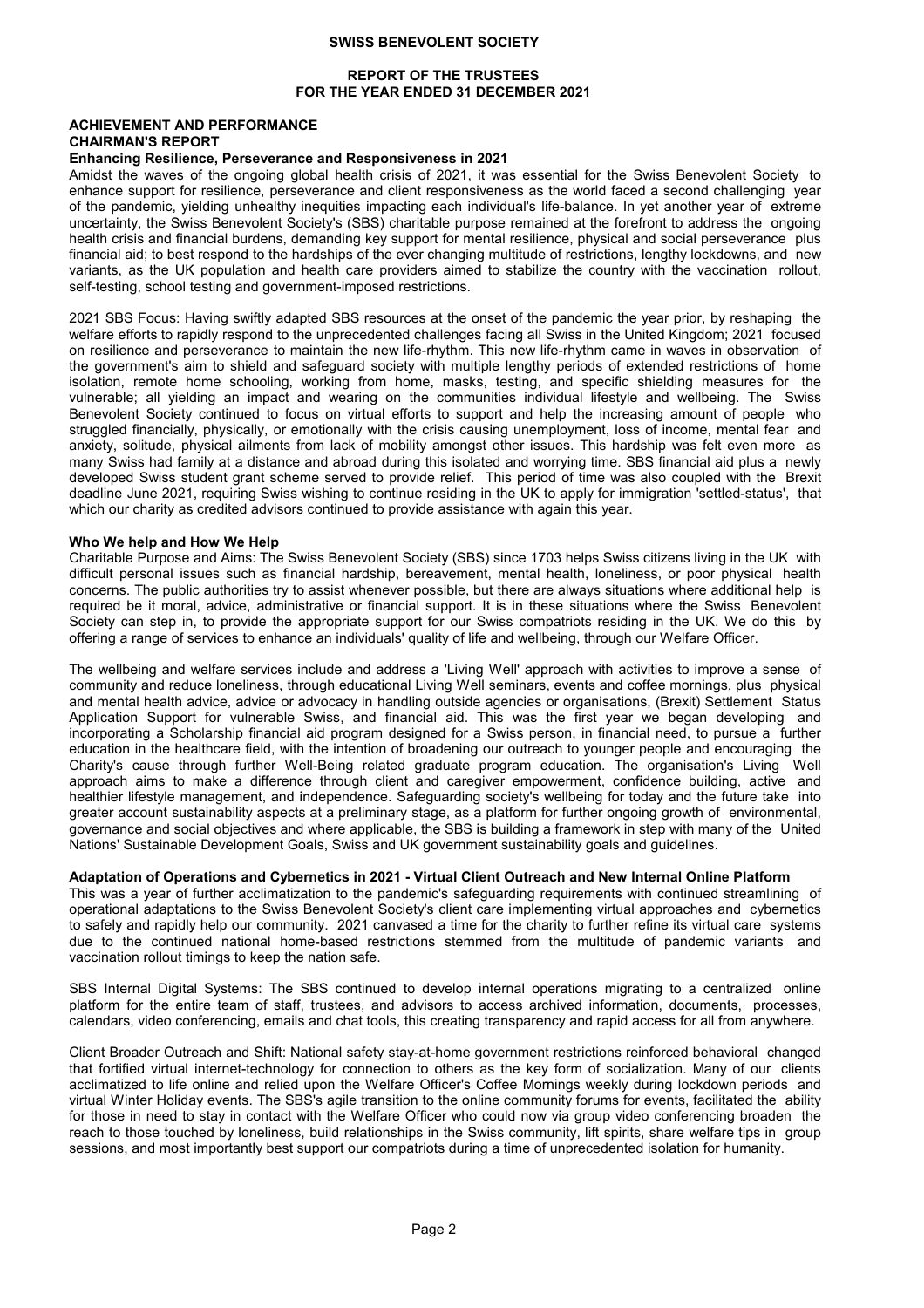## **REPORT OF THE TRUSTEES FOR THE YEAR ENDED 31 DECEMBER 2021**

Broader outreach to clients and reshaped services came about due to the nature of the crisis resulting in an increased dependance on technology, a behavioral shift by many as the primary and only means for human contact outside the home for a significant period of time. Accordingly, the crisis support services were communicated across multiple media platforms to reach many quickly, with the greatly valued collaboration and support of the Swiss Embassy.

Services reshaped virtually to online via phone, email, video conferencing:

### - **Welfare One-to-One Support (Virtual):**

- Mental & Physical Health,
- Financial Aid, Scholarship
- **Advice**
- Settled Status for Swiss (Virtual): Vulnerable assisted application support to remain in the UK for the Deadline June 2021 and support beyond deadline.
- Coffee Mornings (Virtual): Group Wellbeing Interactive Support Sessions.
- **Swiss Winter Holiday Event (Virtual):** A Living-Well initiative to safely celebrate, uplift spirits, gain wellbeing tips, chat and meet others inclusive of Ambassador and Embassy leadership, plus Swiss traditional entertainment.

#### **Please see the Welfare Officer Report, that covers the services in greater detail.**

#### **Income and Investing to Sustain SBS Charitable Services**

The Swiss Benevolent Society's income is derived from its return on investments, donations, and legacies. The SBS investment portfolio generated an overall positive return in 2021, although the direct and indirect effects of the Covid-19 pandemic were still present in various economies, including the UK. However, 2021 witnessed a gradual reduction of restrictions and a progressive improvement of the business sentiment in several countries across the globe, which has ultimately reflected positively in the financial markets, and consequentially into the Society's financial investments.

Our financial investments' objective remains that of income generation and capital appreciation in order to fund our charitable activities. As we aim to reflect our forward-looking goal to financially sustain our mission for today and future generations, the SBS maintains its efforts towards a sustainability-focused approach within its activities, as well as in the way it invests its funds, taking into account the benefits of adopting environmental, social and corporate governance (ESG) standards to improve the welfare of the planet and society.

# **Please see the Treasurer's Report, that covers the financials in greater detail.**

#### **Board of Trustees**

The Trustees wish to express their appreciation and thanks to our Patrons of 2021, the Swiss Ambassadors: H.E. Mr. Alexandre Fasel, and H.E. Markus Leitner and to their Embassy staff for their continued support. Ambassador Alexander Fasel served as Patron of the SBS from 2017-2021. He departed end of May and we wish him all the best in his new role as Switzerland's Special Representative for Science Diplomacy, based in Geneva, his enthusiasm will be greatly missed.

Ambassador Markus Leitner, joined as Patron of the SBS in August 2021. We were delighted to have him lead our Swiss Winter Virtual Celebration in December. Ambassador Leitner spoke online and reached many, as the pandemic continued to make it complicated to be with family and friends during the festive season; his words of encouragement and of reaching out to help those facing times of solitude, were greatly appreciated by our SBS guests.

The board of Trustees regrettably received a resignation from Anne-Yael Rege Elbaz, Trustee since 2019. Anne-Yael's professional skill set and experience in healthcare was instrumental to informing our perspective and approach on mental health care and people management. Her commitment, insight and leadership were greatly valued and appreciated by the trustees. We wish her all the best on her return to Switzerland.

The Chairman wishes to express her sincere gratitude to the incumbent trustees and advisors for their contribution of time, knowledge, compassion and in particular, this consecutive year of significant concerns and dynamic contributions; for their stamina in attaining solutions and performance levels to best service clients of the SBS.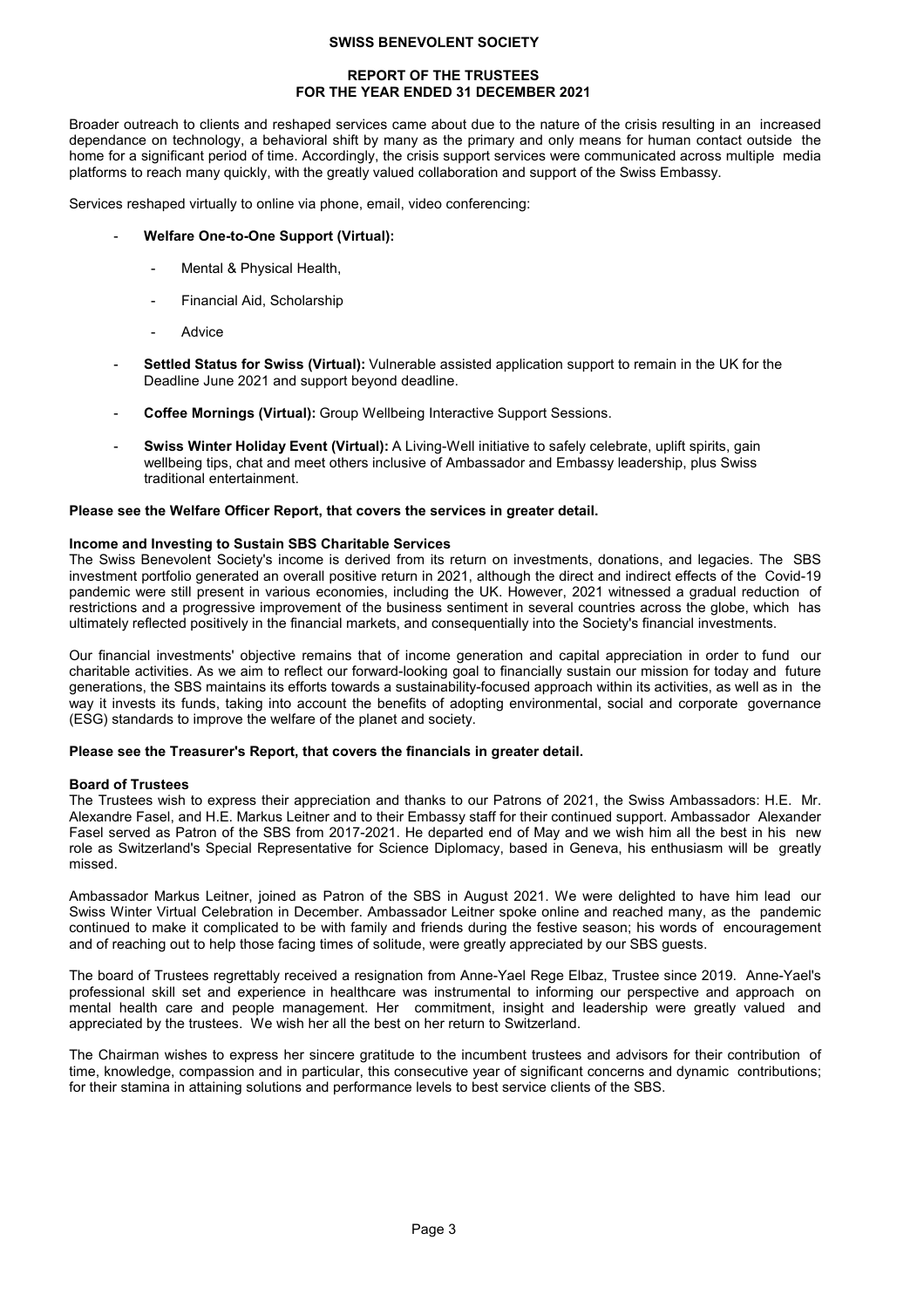# **REPORT OF THE TRUSTEES FOR THE YEAR ENDED 31 DECEMBER 2021**

#### **Staffing**

In 2021 the Society employed one person, to act as Welfare Officer, Company Secretary and Society Administrator and was employed on the basis of two days per week. Her responsibilities as Welfare Officer included but are not limited to, the provision to Swiss compatriots of health support (physical or mental), advice or advocacy in handling outside agencies or organisations, assistance with Settlement Status in the UK and in arranging financial aid from the Society's funds. As Company Secretary her responsibilities are defined by law. As the Society Administrator she was responsible for the smooth running of the Society on a day-to-day basis.

The Trustees wish to thank Petra Kehr Cocks for her ongoing dedication especially this year when working conditions were realigned to remote working from home to manage client welfare and the charity's administrative duties. Petra plays a critical role in the organisation, amongst trustees, clients and partners, for which her contribution is appreciated.

# **A Year of Reflection, Fortitude and Gratitude - Special Note of Thanks**

On behalf of all the Trustees, thank you to those who contributed to our charitable cause by means of donations, time and support during a second year of uncertainty and more waves of hardship.

We thank the Swiss Embassy for their ongoing support and collaboration. Together we met the rush for the June deadline of Settled-Status for the vulnerable to allow them the new official status to remain in the UK as Swiss. This various joint team endeavors enabled for greater wellbeing approaches, for more Swiss.

We wish to express our gratitude to On-Idle for their creative and technical expertise in optimizing the Charity's online presence and systems.

A heartfelt applause to our deeply committed volunteers, trustees and advisors for their fortitude, dedication, service, resilience and time. In particular, for the focus on our internal platform, human resources, as well as administrative tasks and automation.

2021 was the second year of the global pandemic hardship and we endured together, as a community deeply rooted in heritage, compassion and giving.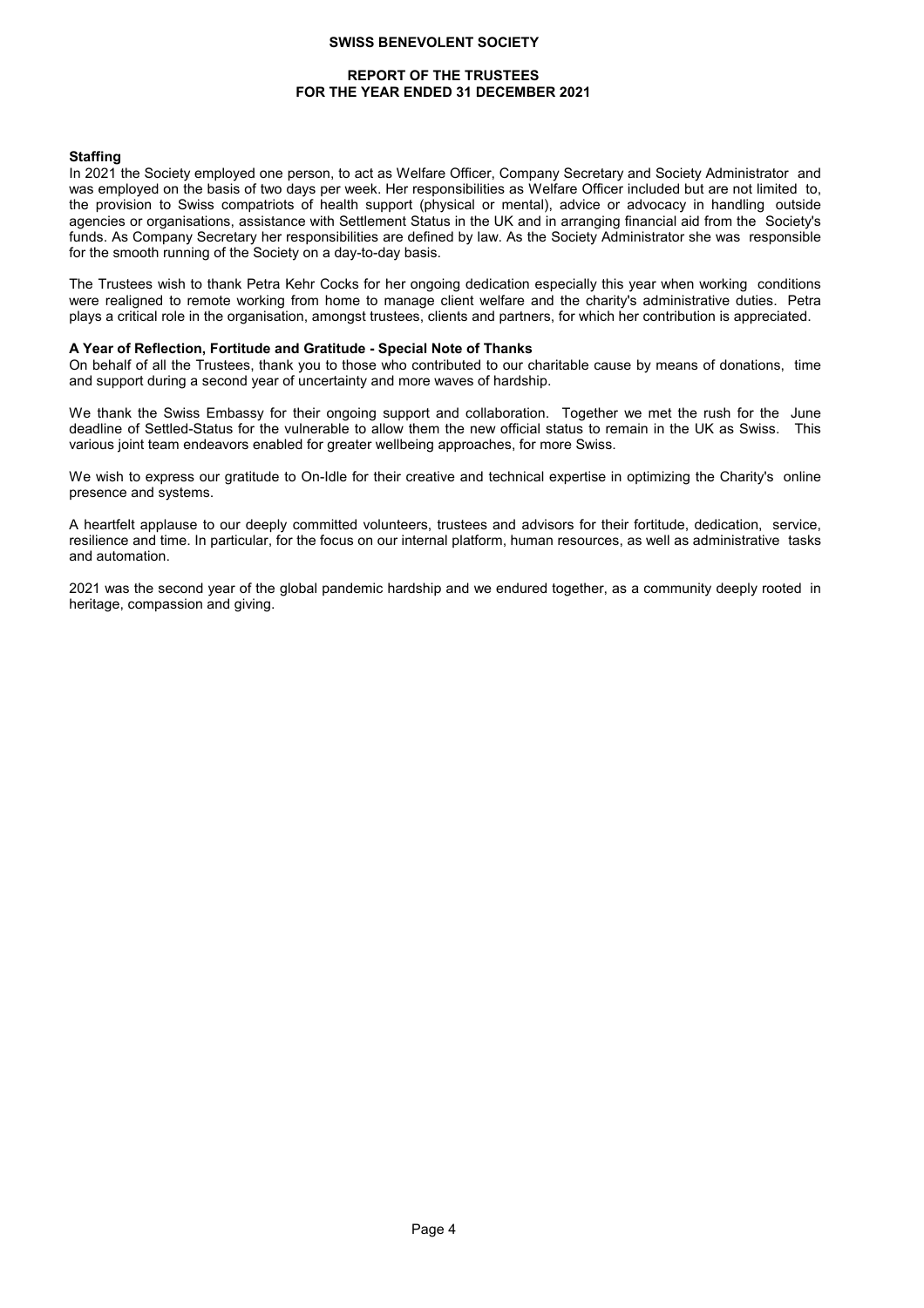# **REPORT OF THE TRUSTEES FOR THE YEAR ENDED 31 DECEMBER 2021**

# **ACHIEVEMENT AND PERFORMANCE**

## **Welfare Officer's report**

2021 has been a very unusual year dominated by the COVID-19 pandemic for a second year and our longest lockdown, starting in January and lasting 3 months. This lockdown was much lengthier than any previous one and the strict shielding measures continuation stayed in place to safeguard the vulnerable. I continued working from home having become familiar with this way of working and continued to stay safe.

The charity's activities were also dominated with the Home Office Settled Status applications, with the deadline on the 30th June 2021. Following Brexit in 2020, this had become a necessity for all Swiss compatriots living in the UK and wanting to remain here. In May and June, we saw the last rush of applicants before the deadline, as this process was coming to an end. The SBS supported compatriots who required help to complete their online 'settled status' applications during the last two years. Thereafter we continue to support this application for those who newly qualify: newly married, pre-settled status and for our clients who requires any changes or updates to their existing application.

Over the Year:

- Welfare Support: 510 contacts, by telephone, emails, online and video calls
- **Applications for Financial Assistance:** Total 22 financial support assists.
	- 15 clients receive monthly financial aid. 1 new application granted-qualified.
	- Received 7 new financial assistance applications for specific one-off items including Student grant of which 5 applications were supported in 2021.
- **Settled-Status for Swiss to reside in the UK, Home Office**
	- 208 telephone calls for online application help.
	- Support also via email, letter and telephone appointments.
- **Coffee Mornings, Living-Well Community Forums:** 38 Meetings
	- Online London Group 10 to 12 participants = 19 meetings
	- Online United Kingdom Group 20 to 25 participants = 19 meetings
- **Living-Well Celebratory Swiss Community Events:**
	- Virtual Winter Holiday Journey (Wellbeing Tips & Swiss Holiday fun): 42 online guests

#### **Client Care**

2021 has been governed by the COVID-19 pandemic and the restrictions of the lockdown for the second year. Visits in person remained cancelled and we continued using the online platforms, as we have become familiar with this way of interacting. This enabled me to continue to offer support and to stay in touch with clients, and to broaden my reach to those in need throughout the United Kingdom.

#### **Grants and Financial Help**

This year, for the first time, we initiated a newly developed Swiss student grant scheme. We narrowed its scope to subjects in the wellbeing studies or studies that would benefit the individual health and wellbeing, in line with our charitable cause.

# **Coffee Morning**

Our Coffee Mornings have continued to be online. Pre-pandemic, our London group were meeting in person in the Foyer of the Swiss Church. During the pandemic, the group continued meeting online every fortnight. We also have continued with our other group consisting of participants from all over the UK. It remains an occasion for Swiss compatriots to get together online, share or exchange ideas and build friendships, with the SBS's wellbeing theme forever present. This forum is an opportunity for me as the Welfare Officer to have a point of contact to many in an approachable and comfortable environment, and it also regularly initiated after-meeting follow-up wellbeing conversations for new and existing clients. This was most critical during this second year of the pandemic, where people continue to deal with the ever-present threat of Covid and feeling more isolated due to the social restrictions of this unusual and historical situation.

A Coffee morning session typically lasts 1 hour to over 75 minutes if we have breakout rooms. We usually start with a welcome section and introduce any new participants, we then have a section of time for social or conversational interactions. We then move to our wellbeing theme where we discuss our topic of the day, occasionally have a speaker who would fill in the well being section. If we have time, we have the language breakout rooms, typically a Swiss German and a French speaking room. These breakout rooms prove very popular and we often run out of time.

Our usual conversational topics are culture and art, education, entertainment and sharing any news from Switzerland; sharing our Swiss heritage especially continues to be a growing success with participants.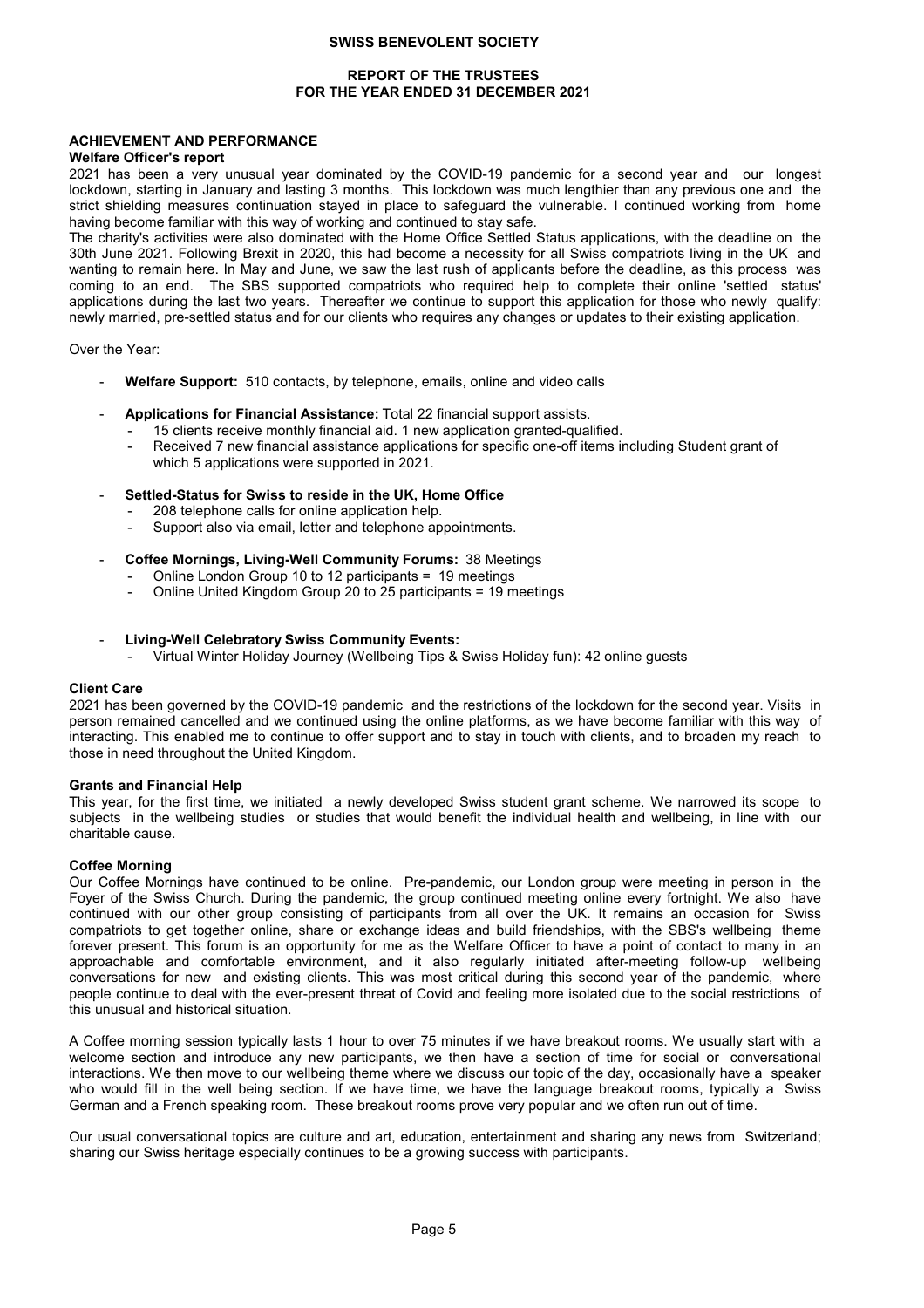# **REPORT OF THE TRUSTEES FOR THE YEAR ENDED 31 DECEMBER 2021**

## **ACHIEVEMENT AND PERFORMANCE**

This second year in pandemic, for our Well Being topics, I felt it became more challenging for our participants and clients, as people had run out of ideas on how to manage the lockdown and its restrictions. Some also had the need for shielding either because they were vulnerable or simply scared of catching COVID-19 . In our wellbeing part of the coffee morning, we specifically concentrated on anxieties and how to deal with them, using tips, tools and videos on the subject. I felt I needed to be more practical in dealing with the anxieties that people were facing. I used support materials from the BBC and NHS websites, the most common tool used was: "Catch it - Check it - Change it".

After the summer, as restrictions lifted, we moved the online Coffee morning to meeting once a month as people were busier with some of their re-found activities, either by going out or meeting people and family. Both Coffee Morning groups subsequently met once a month for the remainder of the year.

## **Settled Status - Deadline for application 30 June 2021**

As accredited advisors by the OISC (Office of Immigration Services Commissioner) Level 1, we have continued to help Swiss Citizens eligible for SBS support complete their online Settled Status applications, offering help to the Swiss applicants who may have difficulties with the online process and requirements. June 2021 saw the end of this process, the deadline brought a rush of applicants needing to complete their online application. The Covid restrictions still in place added some complications in helping individuals that had no access to online technology.

We will continue to offer support to our clients needing to view their online application, prove their status or upload any changes or updates to their online settle status.

#### **Virtual Winter Holiday Celebration**

Later in the year, to carry on with the success of our last online Winter Holiday Event, we organised another online Virtual Winter Holiday event, which was attended by over 42 participants of all ages across the UK. We first had a welcome speech by the Ambassador and our Charity Chair, we continued with entertainment from a Swiss Artist who provided us with a festive story. As the Welfare Officer, I provided useful tips on coping with the pandemic and the lockdown and the need to take care of oneself in difficult times. I particularly focused on feelings of anxiety and how to deal with it. We finished with the breakout rooms where small groups of people were selected at random, thus giving the opportunity to get to know other Swiss Compatriots in the UK; this again proved very popular, giving people the opportunity to reach out and discuss with other compatriots across the UK, people they may not have met otherwise.

# **Welfare Officer Continued Skill Development**

I continued to volunteer for the CRUSE Charity for a couple of hours a week. The skills and mandatory training program are beneficial to my work with the SBS. The course and workshops covers all aspects of bereavement and grief, client boundaries and coping skills. These are most valuable skills that I can implement and use in my everyday work at the SBS. These skills were also useful for offering support to individuals who were experiencing feelings of loss of their life as it was pre-pandemic.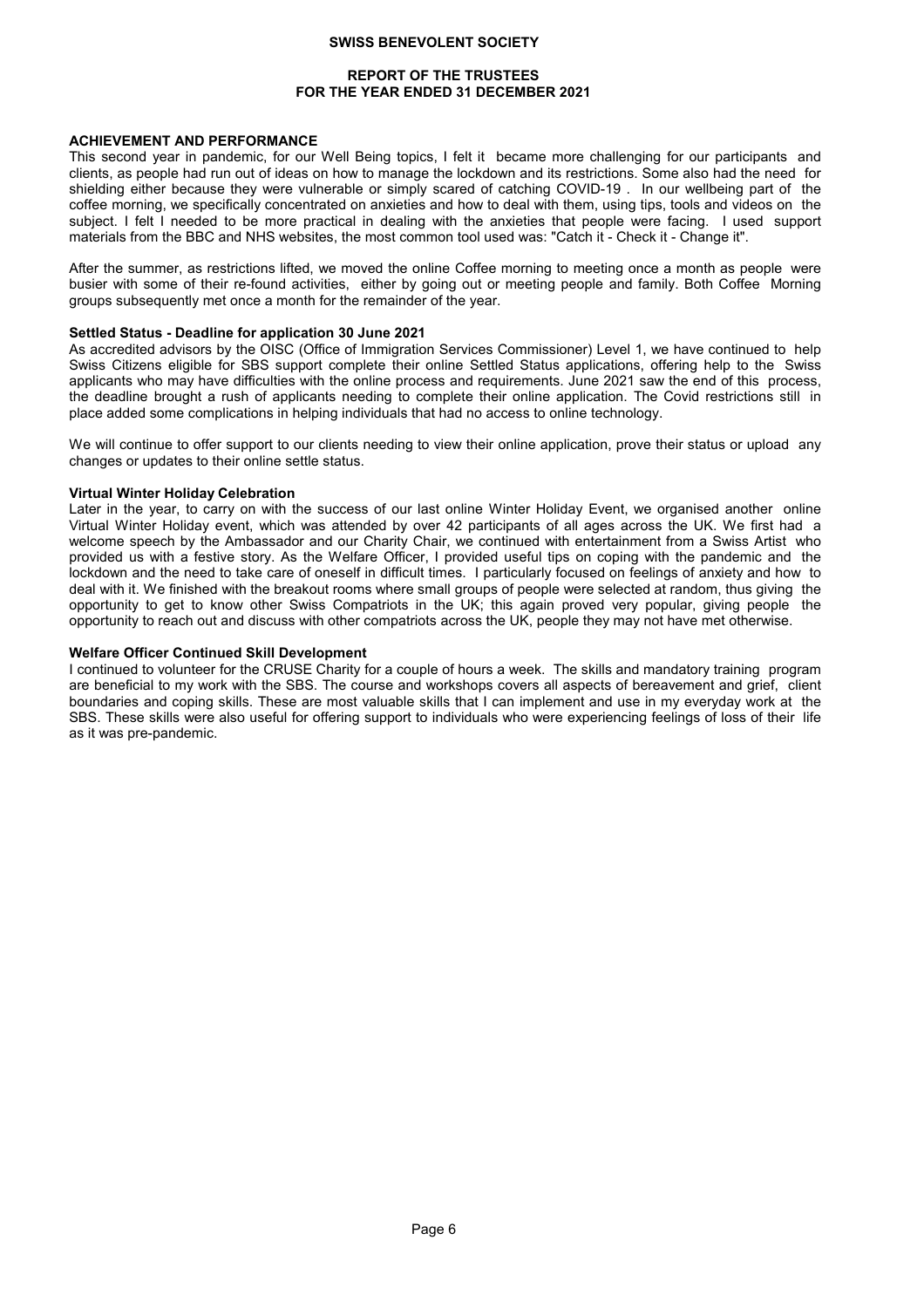# **REPORT OF THE TRUSTEES FOR THE YEAR ENDED 31 DECEMBER 2021**

# **FINANCIAL REVIEW Treasurer's report**

#### **Financial Results**

In reference to the 2021 Financial Statements, the Swiss Benevolent Society reported an increase in funds of £117,931 (compared to £24,992 in the previous year). The positive change was mainly driven by a further appreciation of investments (gains and revaluation of fixed assets) of £74,637 (2020: £106,390) combined with the 2021 reported a net income of £43,294 (2020: net expenditure £81,398). Legacies and investment income also increased to a total of £91,662 (2020: £21,927) while expenditures from charitable activities and fundraising increased slightly to £48,368 (2020: £47,049) to yield our reported net income in 2021.

#### **Expenses**

Total resources expended in 2021 were £48,368, approximately 2.8% more than the previous year (2020: £47,049).

#### **Income**

The Swiss Benevolent Society's Total Income for the year was £91,662, approximately 318.0% more than the previous year (2020: £21,927) mainly driven by unexpected legacies donations. Donations and legacies in 2021 amounted to £66,346 significantly up from £6,560 in 2020. Regarding the income derived from our investment portfolio, there has been an increase in the realised income of 64.7% compared to 2020 (2021: £25,316, 2020: £15,367).

# **Investments**

The investment portfolio reacted well to the improvement of market sentiment and registered an increase in its market value of £74,637 (2020: £106,390) as of the end of the year.

#### Portfolio Commentary

During 2021 no particular change was applied to the SBS portfolio allocation from the previous period.

The overall performance for the year resulted in a +8.10% return versus previous year end valuation (2020 performance: +6.31%), of which 2.22% income investments and 5.88% of capital appreciation. The year-end portfolio value stood at £1,215,437 with allocation of the portfolio at the end of the period consisting in 19.7% of cash, 8.5% in fixed income investments, and 71.8% in the Barclays Charity Fund. The high level of cash is maintained in line with the investment sub-committee view to proceed cautiously to invest further funds, which will be deployed considering the opportunities arising as deemed appropriate considering.

#### Market Commentary

The year ended on a positive note across the world as the main equity and credit indices recorded positive performances especially in the last days of December, although the rise in the prices of riskier assets benefited mainly cyclical stocks than technology ones. Likewise, the riskiness of corporate bonds has dropped to average annual levels. Government bond yields rose on both sides of the Atlantic thus confirming the change in position of the Monetary Authorities: the main Central Banks signalled a shift in focus on rising inflation levels as the Fed hinted at possible hikes interest rates in the early part of 2022 and similar decisions are expected from the Bank of England. The ECB is more prudent, which has not expressed direct comments in terms of interest rates but has begun to appear less tolerant of generalized price increases in the Euro area.

Investors' expectations have improved from the slight period of volatility experienced at the end of November and credit spreads have narrowed significantly. Although Omicron has spread at record speed, its lack of relative gravity (i.e. compared to the previous variants) means that its impact on financial markets would appear to be focused on its impact on supply chains, especially in China. This will continue to create inflationary pressures which are likely to subside only in several months. As a result, an inflationary environment similar to that of the last quarter of 2021 is expected. As anticipated, the Fed is reacting to this increased inflation and, although rate hikes are now discounted, the pace of its balance sheet reduction is likely to prove to be a source of uncertainty for the markets.

Global equities closed strongly positive for the year: the MSCI World index was up 22.38%, US equities were up 28.68% (S&P 500 Index), European stocks were up 25.82% (Stoxx Europe 600 Index), and UK stocks were up 18.40% (FTSE 100 Index). On the Global Fixed Income side, looking at the Treasuries/Credit split, Treasuries were down -6.60% and Corporates credit were down -3.21%. Looking at the Investment Grade/High Yield split, Investment Grade bonds were down -4.71% while High Yield bonds were up slightly at 0.99%. By comparison, Sterling Investment Grade Corporates were down -3.26% on aggregate.

#### ESG Investments Oversight

As part of the Charity's commitment to step up its efforts to ensure its activities have a sensible approach towards ESG matters, the SBS has taken steps to assess, monitor and report also if its investments are oriented towards companies or mutual funds that can reasonably be deemed to score highly according to reliable ESG scoring providers. At the time of this report, it could be assessed that the SBS's investments have an overall medium score in terms of risk of ESG-controversies. This score reflects a weighted average of the SBS's main direct exposures to Barclays PLC, Marks & Spencer Group PLC and the Barclays Charity Fund. Additionally, it should be also noted that in regards to the position in the Barclays Charity Fund, there are underlying investments in several ESG-oriented ETFs as well as individual low-ESG-risk scoring companies.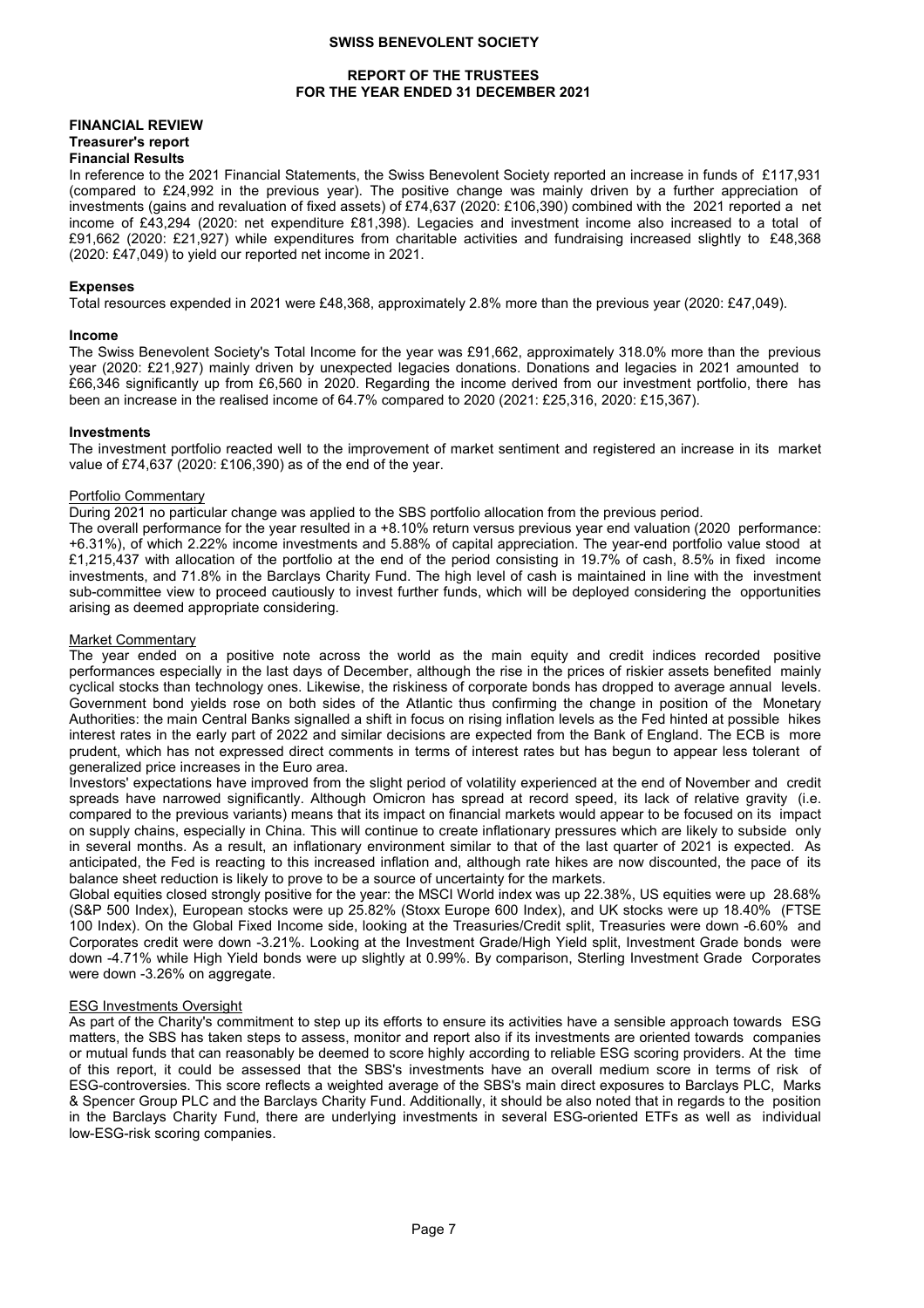# **REPORT OF THE TRUSTEES FOR THE YEAR ENDED 31 DECEMBER 2021**

# **STRUCTURE, GOVERNANCE AND MANAGEMENT**

## **Governing document**

The Swiss Benevolent Society was founded as a Trust charity governed by its own statutes on 1 January 1870. It was registered on 22 September 1962 (charity registration number: 212144).

The Society is registered as a charitable company limited by guarantee and was set up by a Memorandum of Association. The incorporated company (company number: 05475876 and charity number: 1111348), with the same name as the Trust, was set up on 8 June 2005.

The Swiss Benevolent Society is Registered with OISC, register number N201900015.

#### **Organisational structure**

It is managed by the executive committee, who are also Trustees for the purposes of the Charities Act. It is responsible for the general administration of the Society and controls its charitable activities.

They meet at least four times a year to formulate the policies for the Society, and to approve budgets, annual accounts and reports.

The Society is governed by its Members. Membership of the Society is open to any person of Swiss nationality or any person/ organisation with strong Swiss connections or interest in the society's work. The Members also elect Trustees at the AGM. The Articles of Association provide for two representatives of the Swiss Embassy to be elected Trustees. The Trustee board must consist of at least 3 and not more than 12 individuals all of whom must be aged under 75 years at the date of appointment.

#### **Appointment of new trustees**

New Trustees are appointed by the Society's Members, usually at the Society's AGM. New Trustees are made familiar with the operation of the Society by an induction by one or more of the existing Trustees and by the Welfare Officer.

#### **Related party relationship**

The Society's investment administrators are Barclays.

#### **Risk management**

The Trustees have assessed the major risks to which the Society is exposed, in particular those related to the operations and finances of the Society, and are satisfied that the systems are in place to mitigate its exposure to the major risks.

# **REFERENCE AND ADMINISTRATIVE DETAILS**

**Registered Company number**

05475876 (England and Wales)

# **Registered Charity number**

1111348

# **Registered office**

79 Endell Street London WC2H 9DY

#### **Trustees**

Suzanne Egloff Chair David Kilian Beck Vice Chair<br>Eederico Sassoli de Bianchi Kanasurer Federico Sassoli de Bianchi Marc Peter Jeannette Crosier Anna-Yael Rege Elbaz **Resigned : 01.10.2021** Resigned : 01.10.2021

**Company Secretary** Mrs P Kehr Cocks

# **Independent Examiner**

LEES Chartered Certified Accountants Hogarth House 136 High Holborn London WC1V 6PX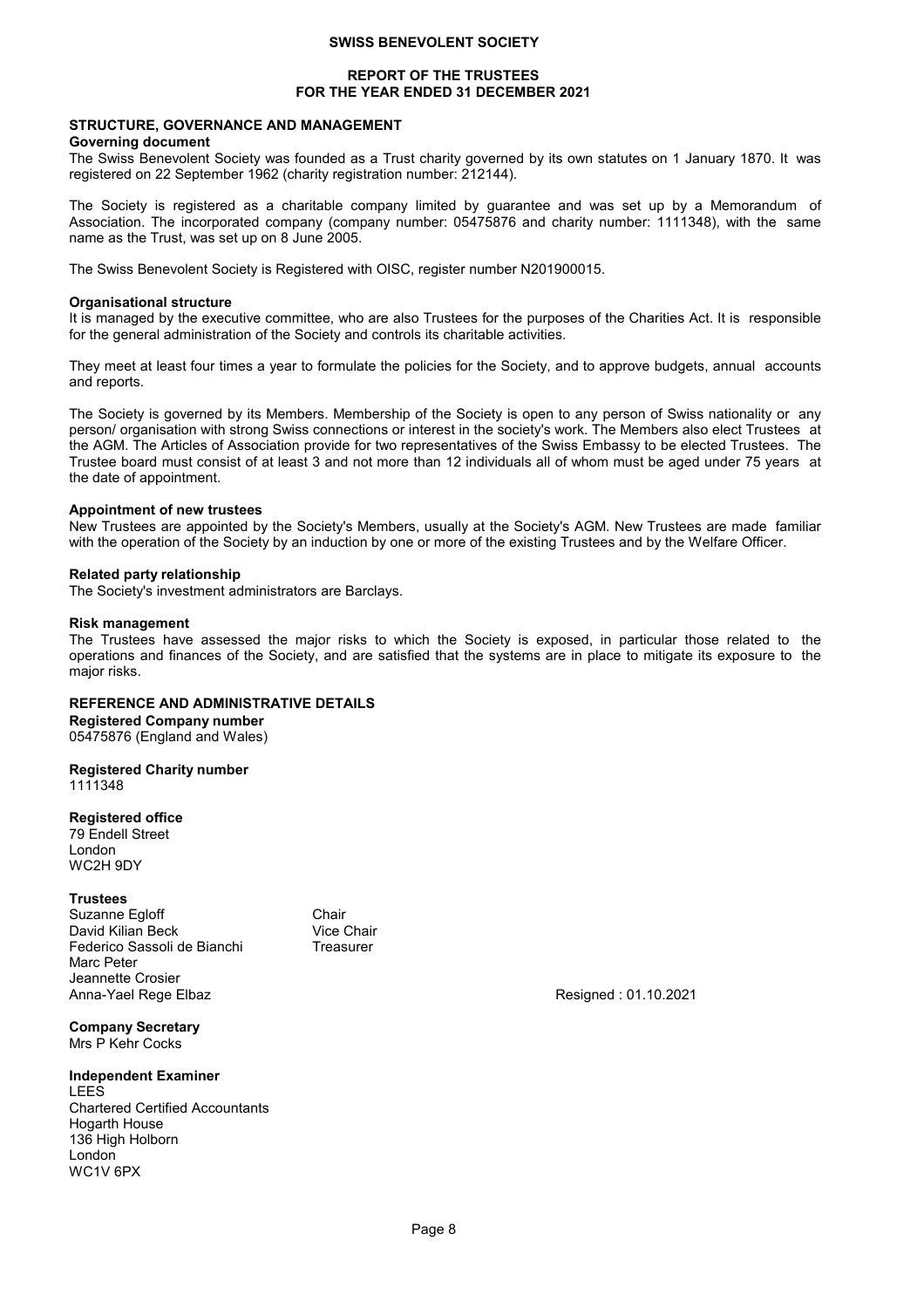# **REPORT OF THE TRUSTEES FOR THE YEAR ENDED 31 DECEMBER 2021**

# **TRUSTEES' LIABILITY**

Each of the Trustees of the Society guarantees to contribute an amount not exceeding £1 to the assets of the Charity in the event of winding up.

Approved by order of the board of trustees on 28 April 2022 and signed on its behalf by:

Mrs S Egloff - Trustee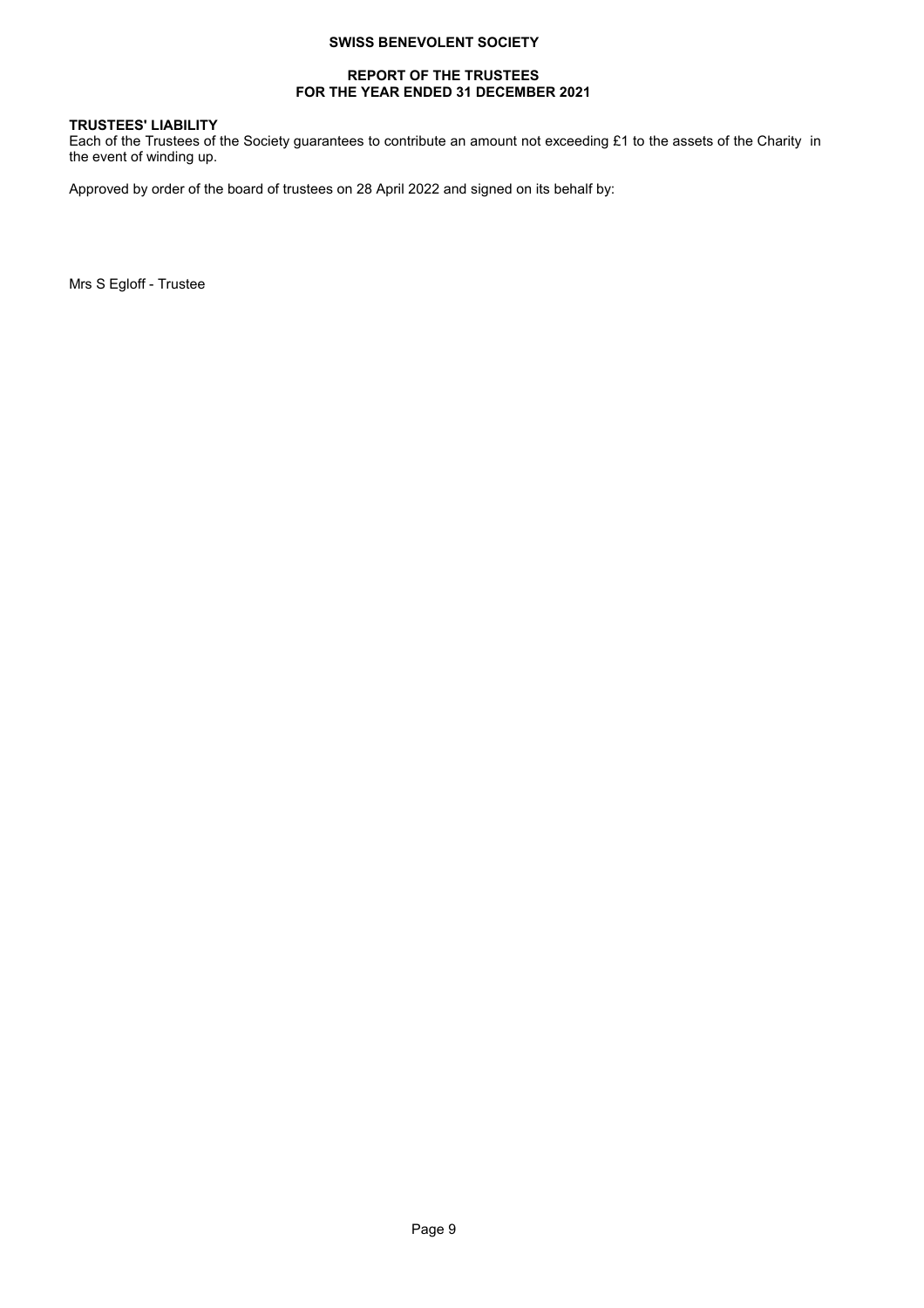# **INDEPENDENT EXAMINER'S REPORT TO THE TRUSTEES OF SWISS BENEVOLENT SOCIETY (REGISTERED NUMBER: 05475876)**

# **Independent examiner's report to the trustees of Swiss Benevolent Society ('the Company')**

I report to the charity trustees on my examination of the accounts of the Company for the year ended 31 December 2021.

# **Responsibilities and basis of report**

As the charity's trustees of the Company (and also its directors for the purposes of company law) you are responsible for the preparation of the accounts in accordance with the requirements of the Companies Act 2006 ('the 2006 Act').

Having satisfied myself that the accounts of the Company are not required to be audited under Part 16 of the 2006 Act and are eligible for independent examination, I report in respect of my examination of your charity's accounts as carried out under section 145 of the Charities Act 2011 ('the 2011 Act'). In carrying out my examination I have followed the Directions given by the Charity Commission under section  $145(5)(b)$  of the 2011 Act.

# **Independent examiner's statement**

I have completed my examination. I confirm that no matters have come to my attention in connection with the examination giving me cause to believe:

- 1. accounting records were not kept in respect of the Company as required by section 386 of the 2006 Act; or <br>2. the accounts do not accord with those records: or
- 2. the accounts do not accord with those records; or 3. the accounts do not comply with the accounting
- the accounts do not comply with the accounting requirements of section 396 of the 2006 Act other than any requirement that the accounts give a true and fair view which is not a matter considered as part of an independent examination; or
- 4. the accounts have not been prepared in accordance with the methods and principles of the Statement of Recommended Practice for accounting and reporting by charities (applicable to charities preparing their accounts in accordance with the Financial Reporting Standard applicable in the UK and Republic of Ireland (FRS 102)).

I have no concerns and have come across no other matters in connection with the examination to which attention should be drawn in this report in order to enable a proper understanding of the accounts to be reached.

Mr Jeremy Hyde FCCA FCA LEES Chartered Certified Accountants Hogarth House 136 High Holborn London WC1V 6PX

29 April 2022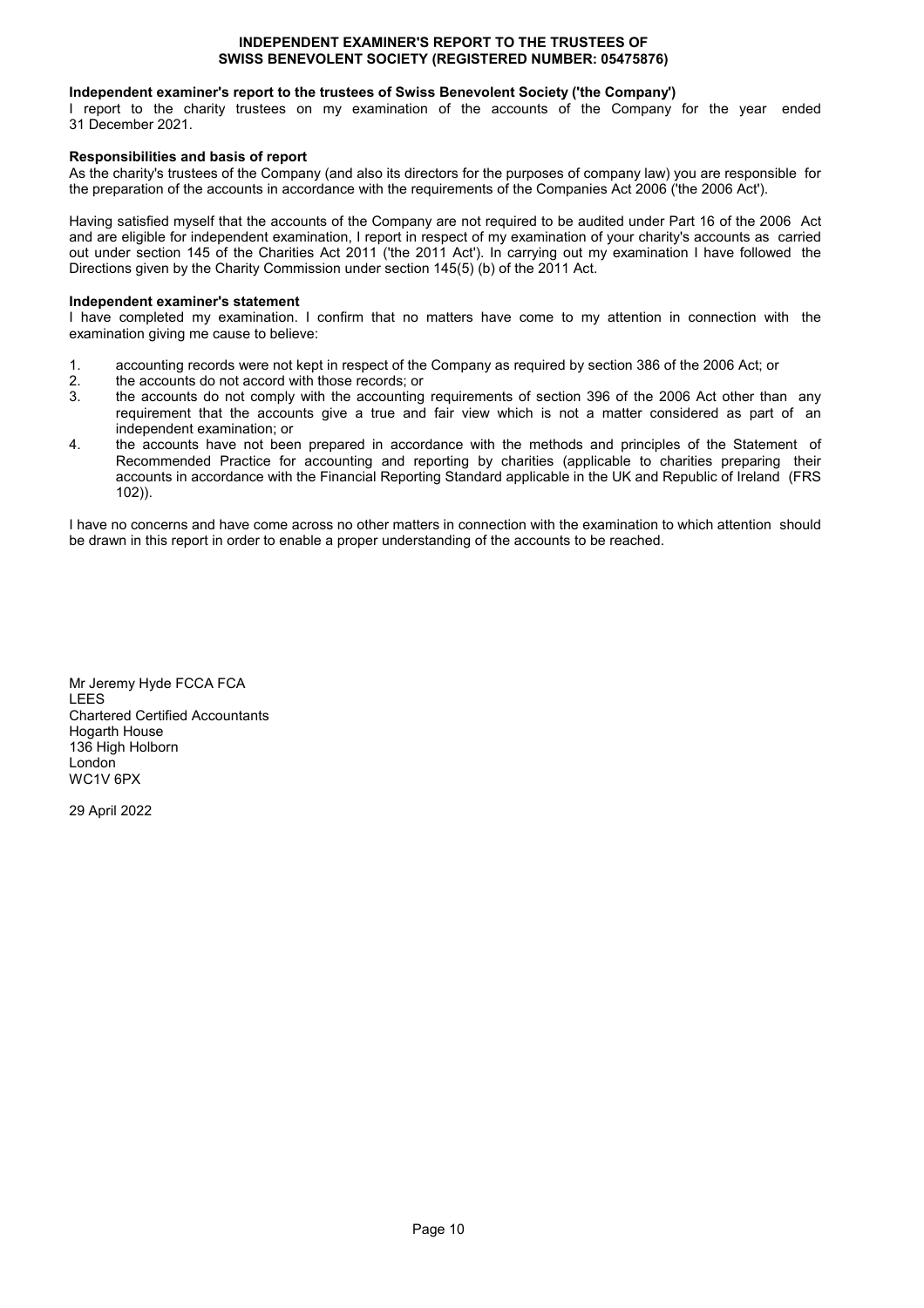# **STATEMENT OF FINANCIAL ACTIVITIES FOR THE YEAR ENDED 31 DECEMBER 2021**

| <b>Notes</b>                                                | 2021<br>Unrestricted<br>funds<br>£ | 2020<br>Total<br>funds |
|-------------------------------------------------------------|------------------------------------|------------------------|
| <b>INCOME AND ENDOWMENTS FROM</b><br>Donations and legacies | 66,346                             | £<br>6,560             |
|                                                             |                                    |                        |
| $\overline{c}$<br>Investment income                         | 25,316                             | 15,367                 |
| <b>Total</b>                                                | 91,662                             | 21,927                 |
| <b>EXPENDITURE ON</b>                                       |                                    |                        |
| 3<br>Raising funds                                          | 2,142                              | 953                    |
| <b>Charitable activities</b><br>Advice and relief           | 43,354                             | 43,067                 |
| Governance costs                                            | 2,872                              | 3,029                  |
| <b>Total</b>                                                | 48,368                             | 47,049                 |
| Net gains/(losses) on investments                           |                                    | (56, 276)              |
| <b>NET INCOME/(EXPENDITURE)</b>                             | 43,294                             | (81, 398)              |
| Other recognised gains/(losses)                             |                                    |                        |
| Gains on revaluation of fixed assets                        | 74,637                             | 106,390                |
| Net movement in funds                                       | 117,931                            | 24,992                 |
| <b>RECONCILIATION OF FUNDS</b>                              |                                    |                        |
| <b>Total funds brought forward</b>                          | 1,141,087                          | 1,116,095              |
| <b>TOTAL FUNDS CARRIED FORWARD</b>                          | 1,259,018                          | 1,141,087              |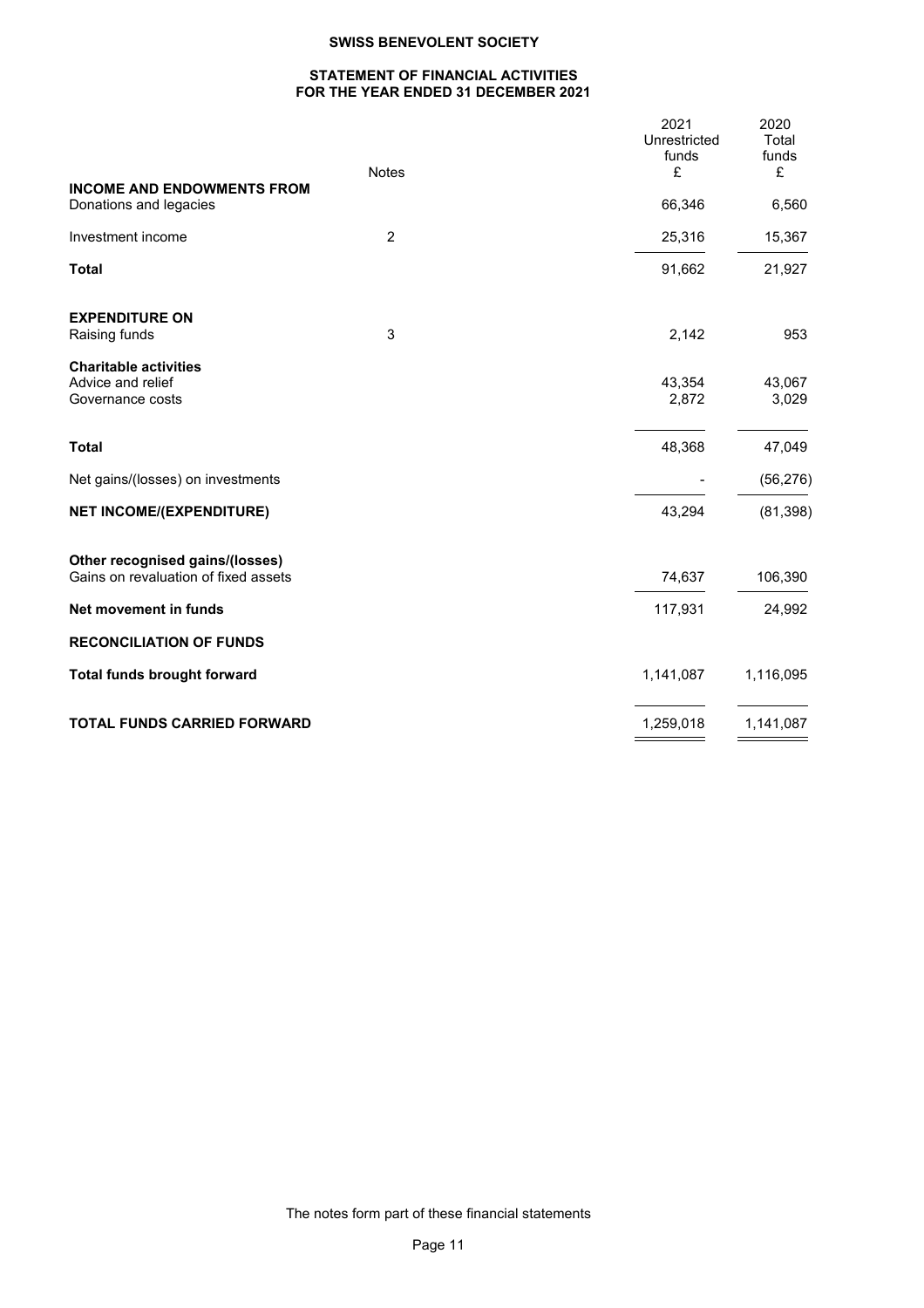# **SWISS BENEVOLENT SOCIETY (REGISTERED NUMBER: 05475876)**

# **BALANCE SHEET 31 DECEMBER 2021**

|                                                         |                     | 2021<br>Unrestricted<br>funds | 2020<br>Total<br>funds |
|---------------------------------------------------------|---------------------|-------------------------------|------------------------|
|                                                         | <b>Notes</b>        | £                             | £                      |
| <b>FIXED ASSETS</b><br>Tangible assets<br>Investments   | $\overline{7}$<br>8 | 1,176<br>976,181              | 947<br>901,544         |
|                                                         |                     | 977,357                       | 902,491                |
| <b>CURRENT ASSETS</b>                                   |                     |                               |                        |
| <b>Debtors</b><br>Cash at bank                          | 9                   | 1,500<br>282,225              | 1,500<br>239,267       |
|                                                         |                     | 283,725                       | 240,767                |
| <b>CREDITORS</b><br>Amounts falling due within one year | 10                  | (2,064)                       | (2, 171)               |
| <b>NET CURRENT ASSETS</b>                               |                     | 281,661                       | 238,596                |
| TOTAL ASSETS LESS CURRENT LIABILITIES                   |                     | 1,259,018                     | 1,141,087              |
| <b>NET ASSETS</b>                                       |                     | 1,259,018                     | 1,141,087              |
| <b>FUNDS</b>                                            | 11                  |                               |                        |
| Unrestricted funds                                      |                     | 1,259,018                     | 1,141,087              |
| <b>TOTAL FUNDS</b>                                      |                     | 1,259,018                     | 1,141,087              |

The charitable company is entitled to exemption from audit under Section 477 of the Companies Act 2006 for the year ended 31 December 2021.

The members have not required the company to obtain an audit of its financial statements for the year ended 31 December 2021 in accordance with Section 476 of the Companies Act 2006.

The trustees acknowledge their responsibilities for

- (a) ensuring that the charitable company keeps accounting records that comply with Sections 386 and 387 of the Companies Act 2006 and
- (b) preparing financial statements which give a true and fair view of the state of affairs of the charitable company as at the end of each financial year and of its surplus or deficit for each financial year in accordance with the requirements of Sections 394 and 395 and which otherwise comply with the requirements of the Companies Act 2006 relating to financial statements, so far as applicable to the charitable company.

These financial statements have been prepared in accordance with the provisions applicable to charitable companies subject to the small companies regime.

The financial statements were approved by the Board of Trustees and authorised for issue on 28 April 2022 and were signed on its behalf by:

Mrs S Egloff - Trustee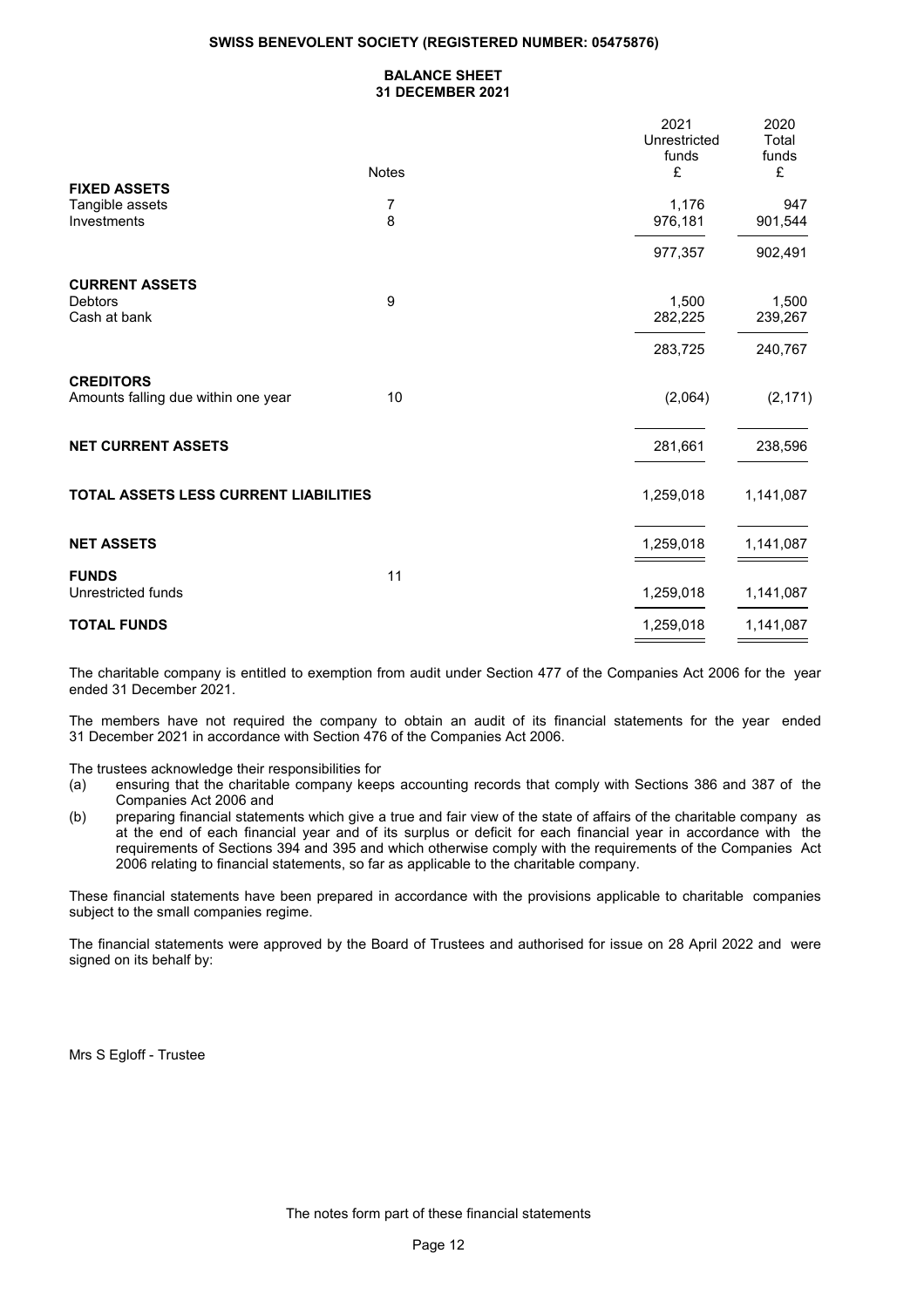# **NOTES TO THE FINANCIAL STATEMENTS FOR THE YEAR ENDED 31 DECEMBER 2021**

### **1. ACCOUNTING POLICIES**

#### **Basis of preparing the financial statements**

The financial statements of the charitable company, which is a public benefit entity under FRS 102, have been prepared in accordance with the Charities SORP (FRS 102) 'Accounting and Reporting by Charities: Statement of Recommended Practice applicable to charities preparing their accounts in accordance with the Financial Reporting Standard applicable in the UK and Republic of Ireland (FRS 102) (effective 1 January 2015)', Financial Reporting Standard 102 'The Financial Reporting Standard applicable in the UK and Republic of Ireland' and the Companies Act 2006. The financial statements have been prepared under the historical cost convention with the exception of investments which are included at market value.

#### **Income**

All income is recognised in the Statement of Financial Activities once the charity has entitlement to the funds, it is probable that the income will be received and the amount can be measured reliably.

#### **Expenditure**

Liabilities are recognised as expenditure as soon as there is a legal or constructive obligation committing the charity to that expenditure, it is probable that a transfer of economic benefits will be required in settlement and the amount of the obligation can be measured reliably. Expenditure is accounted for on an accruals basis and has been classified under headings that aggregate all cost related to the category. Where costs cannot be directly attributed to particular headings they have been allocated to activities on a basis consistent with the use of resources.

Grants offered subject to conditions which have not been met at the year end date are noted as a commitment but not accrued as expenditure.

#### **Tangible fixed assets**

All assets costing more than £250 are capitalised.

Depreciation is provided at the following rates in order to write off each asset over its useful life.

Plant and machinery etc - 20% on cost and 10% on cost.

#### **Taxation**

The charity is exempt from corporation tax on its charitable activities.

#### **Fund accounting**

General funds are unrestricted funds which are available for use at the discretion of the trustees in furtherance of the general objectives of the society and which have not been designated for other purposes.

Designated funds comprise unrestricted funds that have been set aside by the trustees for particular purposes. The aim and use of each designated fund is set out in the notes to the financial statements.

# **Foreign currencies**

Assets and liabilities in foreign currencies are translated into sterling at the rates of exchange ruling at the balance sheet date. Transactions in foreign currencies are translated into sterling at the rate of exchange ruling at the date of transaction. Exchange differences are taken into account in arriving at the operating result.

#### **Pension costs and other post-retirement benefits**

The charitable company operates a defined contribution pension scheme. Contributions payable to the charitable company's pension scheme are charged to the Statement of Financial Activities in the period to which they relate.

# **Investments**

Investments are stated at market value at the balance sheet date. The statement of financial activities includes the net gains and losses arising on revaluations and disposals throughout the year.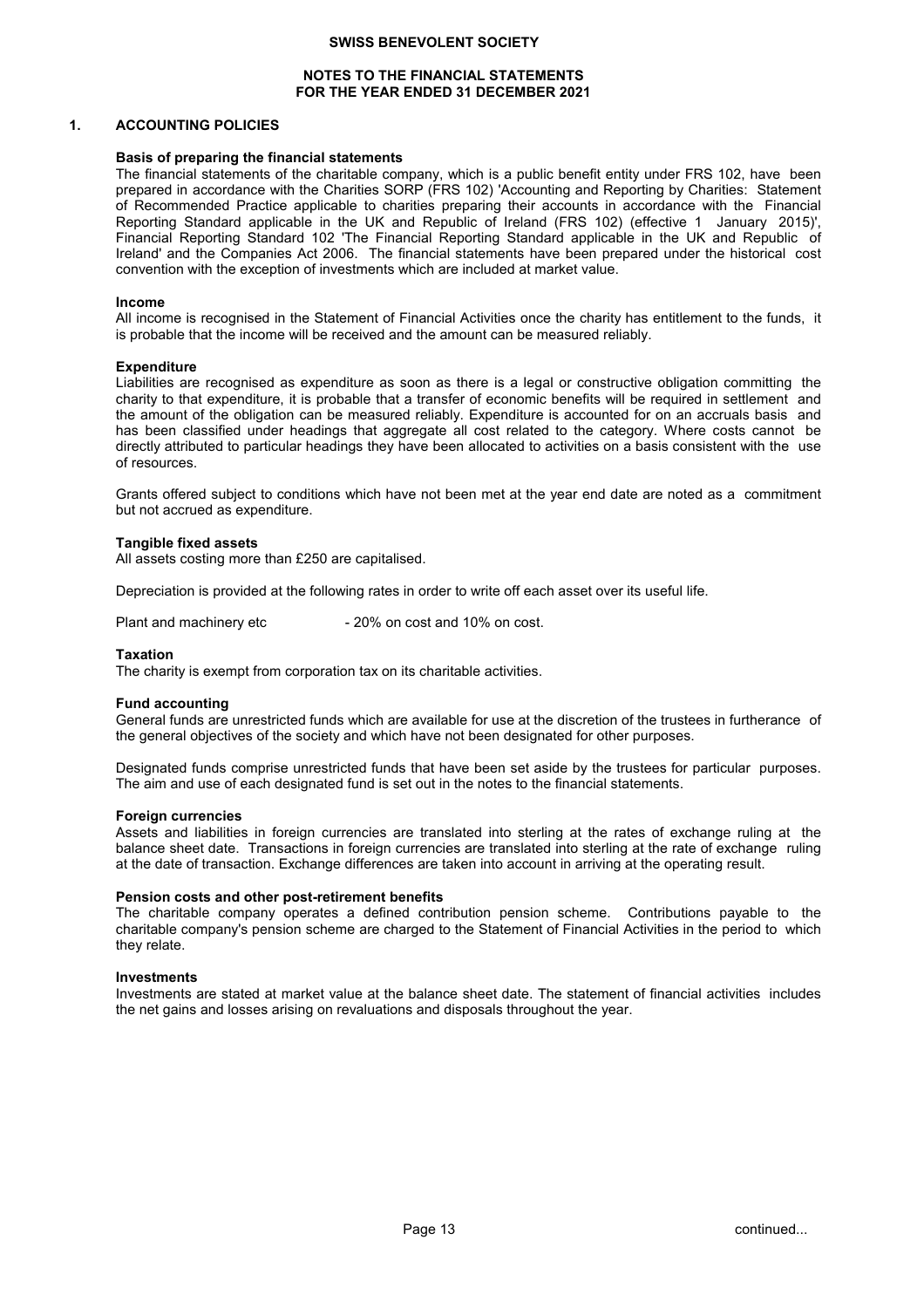# **NOTES TO THE FINANCIAL STATEMENTS - continued FOR THE YEAR ENDED 31 DECEMBER 2021**

# **2. INVESTMENT INCOME**

|    | Income from UK listed investments<br>Deposit account interest | 2021<br>£<br>25,313<br>3 | 2020<br>£<br>15,362<br>5 |
|----|---------------------------------------------------------------|--------------------------|--------------------------|
|    |                                                               | 25,316                   | 15,367                   |
| 3. | <b>RAISING FUNDS</b>                                          |                          |                          |
|    | <b>Investment management costs</b>                            | 2021                     | 2020                     |
|    | Portfolio management                                          | £<br>2,142               | £<br>953                 |
| 4. | <b>NET INCOME/(EXPENDITURE)</b>                               |                          |                          |

Net income/(expenditure) is stated after charging/(crediting):

|                                    | 2021  | 2020  |
|------------------------------------|-------|-------|
|                                    |       |       |
| Depreciation - owned assets        | 411   | 378   |
| Independent examiner's fee         | 750   | 750   |
| Independent examiner's fee - other | 1.314 | 1.254 |
|                                    |       |       |

# **5. TRUSTEES' REMUNERATION AND BENEFITS**

There were no trustees' remuneration or other benefits for the year ended 31 December 2021 nor for the year ended 31 December 2020.

# **Trustees' expenses**

There were no trustees' expenses paid for the year ended 31 December 2021 nor for the year ended 31 December 2020.

# **6. STAFF COSTS**

The average monthly number of employees during the year was as follows:

|                                   | 202 <sup>4</sup> | 2020 |
|-----------------------------------|------------------|------|
| Charitable and support activities |                  |      |
|                                   |                  |      |

No employees received emoluments in excess of £60,000.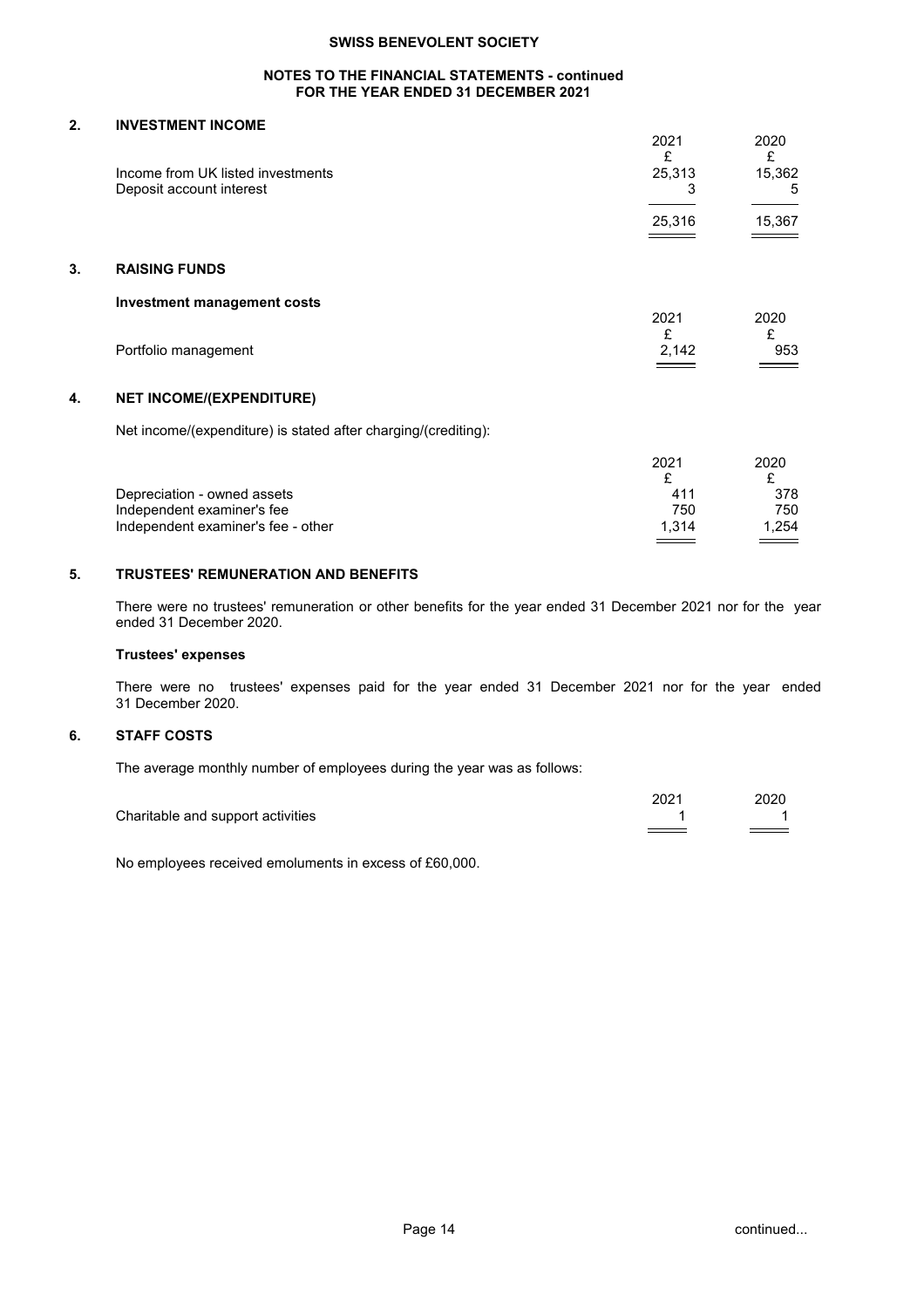# **NOTES TO THE FINANCIAL STATEMENTS - continued FOR THE YEAR ENDED 31 DECEMBER 2021**

# **7. TANGIBLE FIXED ASSETS**

|    |                                | Computer<br>equipment<br>£ |
|----|--------------------------------|----------------------------|
|    | <b>COST</b>                    |                            |
|    | At 1 January 2021              | 2,694                      |
|    | Additions                      | 640                        |
|    | At 31 December 2021            | 3,334                      |
|    | <b>DEPRECIATION</b>            |                            |
|    | At 1 January 2021              | 1,747                      |
|    | Charge for year                | 411                        |
|    | At 31 December 2021            | 2,158                      |
|    | <b>NET BOOK VALUE</b>          |                            |
|    | At 31 December 2021            | 1,176                      |
|    |                                |                            |
|    | At 31 December 2020            | 947                        |
|    |                                |                            |
| 8. | <b>FIXED ASSET INVESTMENTS</b> |                            |
|    |                                | Listed                     |
|    |                                | investments                |
|    |                                | $\sim$                     |

|                                                                 | £                                                       |
|-----------------------------------------------------------------|---------------------------------------------------------|
| <b>MARKET VALUE</b><br>At 1 January 2021<br><b>Revaluations</b> | 901,544<br>74,637                                       |
| At 31 December 2021                                             | 976,181                                                 |
| <b>NET BOOK VALUE</b><br>At 31 December 2021                    | 976,181<br>the control of the control of the control of |
| At 31 December 2020                                             | 901,544                                                 |

There were no investment assets outside the UK.

Cost or valuation at 31 December 2021 is represented by:

| Valuation in 2021                                                    | Listed<br>investments<br>976,181 |
|----------------------------------------------------------------------|----------------------------------|
| The historic cost of the investments was £790,569 (2020 - £790,569). |                                  |

# **9. DEBTORS: AMOUNTS FALLING DUE WITHIN ONE YEAR**

|                                | 2021  | 2020  |
|--------------------------------|-------|-------|
|                                |       |       |
| Prepayments and accrued income | 1.500 | 1.500 |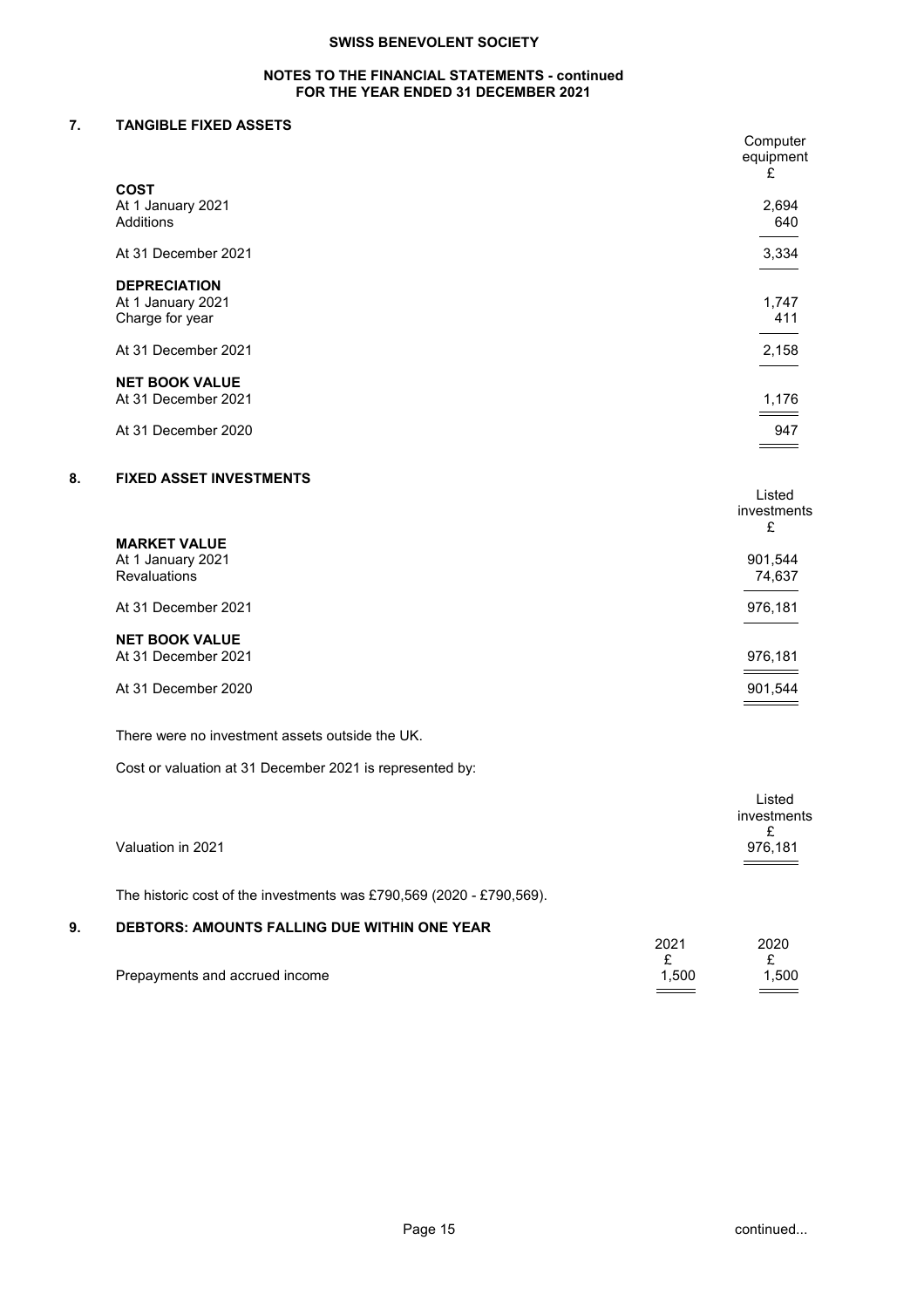# **NOTES TO THE FINANCIAL STATEMENTS - continued FOR THE YEAR ENDED 31 DECEMBER 2021**

# **10. CREDITORS: AMOUNTS FALLING DUE WITHIN ONE YEAR**

|                                                                 | 2021                              | 2020         |
|-----------------------------------------------------------------|-----------------------------------|--------------|
| Social security and other taxes<br>Accruals and deferred income | $\overline{\phantom{0}}$<br>2,064 | 107<br>2,064 |
|                                                                 | 2.064                             | 2.171        |

# **11. MOVEMENT IN FUNDS**

|                                                                      | At 1.1.21<br>£     | <b>Net</b><br>movement<br>in funds<br>£ | At<br>31.12.21<br>£ |
|----------------------------------------------------------------------|--------------------|-----------------------------------------|---------------------|
| <b>Unrestricted funds</b><br>General fund<br><b>Designated Funds</b> | 241,087<br>900,000 | 117,931                                 | 359,018<br>900,000  |
|                                                                      | 1,141,087          | 117,931                                 | 1,259,018           |
| <b>TOTAL FUNDS</b>                                                   | 1,141,087          | 117,931                                 | 1,259,018           |

Net movement in funds, included in the above are as follows:

|                                    | Incoming<br>resources<br>£ | Resources<br>expended | Gains and<br>losses<br>£ | Movement<br>in funds                         |
|------------------------------------|----------------------------|-----------------------|--------------------------|----------------------------------------------|
| Unrestricted funds<br>General fund | 91.662                     | (48, 368)             | 74.637                   | 117,931                                      |
| <b>TOTAL FUNDS</b>                 | 91,662                     | (48, 368)             | 74,637                   | 117,931<br><b>Contract Contract Contract</b> |

# **Comparatives for movement in funds**

|                           |                | <b>Net</b>                |                     |
|---------------------------|----------------|---------------------------|---------------------|
|                           | At 1.1.20<br>£ | movement<br>in funds<br>£ | At<br>31.12.20<br>£ |
| <b>Unrestricted funds</b> |                |                           |                     |
| General fund              | 216,095        | 24,992                    | 241,087             |
| Designated Funds          | 900,000        |                           | 900,000             |
|                           | 1,116,095      | 24,992                    | 1,141,087           |
| <b>TOTAL FUNDS</b>        | 1,116,095      | 24,992                    | 1,141,087           |
|                           |                |                           |                     |

Comparative net movement in funds, included in the above are as follows:

|                                           | Incoming<br>resources<br>£ | Resources<br>expended | Gains and<br>losses | Movement<br>in funds |
|-------------------------------------------|----------------------------|-----------------------|---------------------|----------------------|
| <b>Unrestricted funds</b><br>General fund | 21.927                     | (47,049)              | 50.114              | 24,992               |
| <b>TOTAL FUNDS</b>                        | 21,927                     | (47, 049)             | 50,114              | 24,992               |

# **Designated Funds**

The purpose of the designated funds is to guarantee a sustainable development and to maintain the charity's task of providing grants to pensioners in the future. As at December 2020, the trustees have decided to keep the designated funds in the amount of £900,000.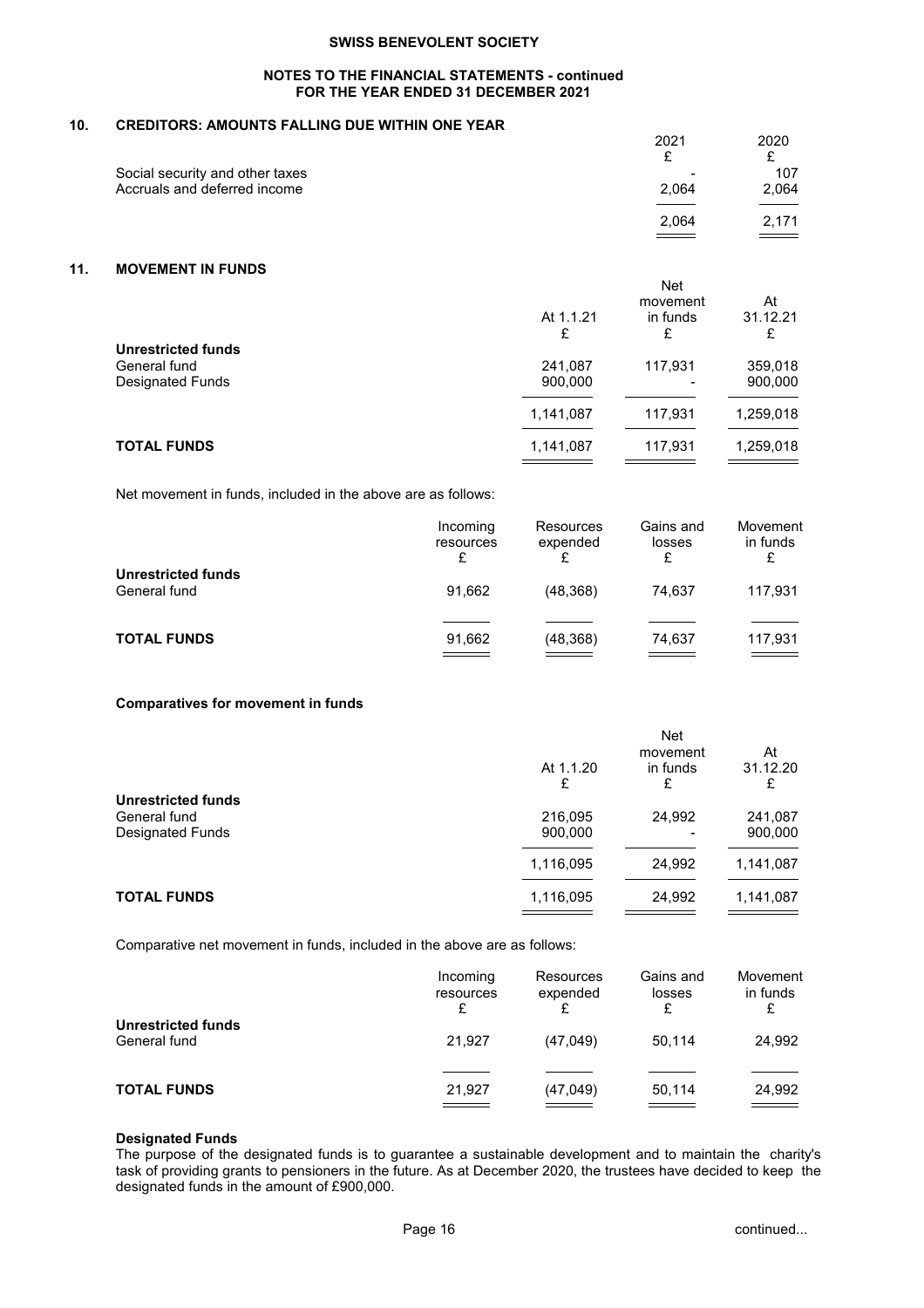## **NOTES TO THE FINANCIAL STATEMENTS - continued FOR THE YEAR ENDED 31 DECEMBER 2021**

# **12. RELATED PARTY DISCLOSURES**

There were no related party transactions for the year ended 31 December 2021.

# **13. COMPANY LIMITED BY GUARANTEE**

The Society is a company limited by guarantee. The members of the company are the Trustees named on page 8. In the event of the Society being wound up, the liability in respect of the guarantee is limited to £1 per member of the Society.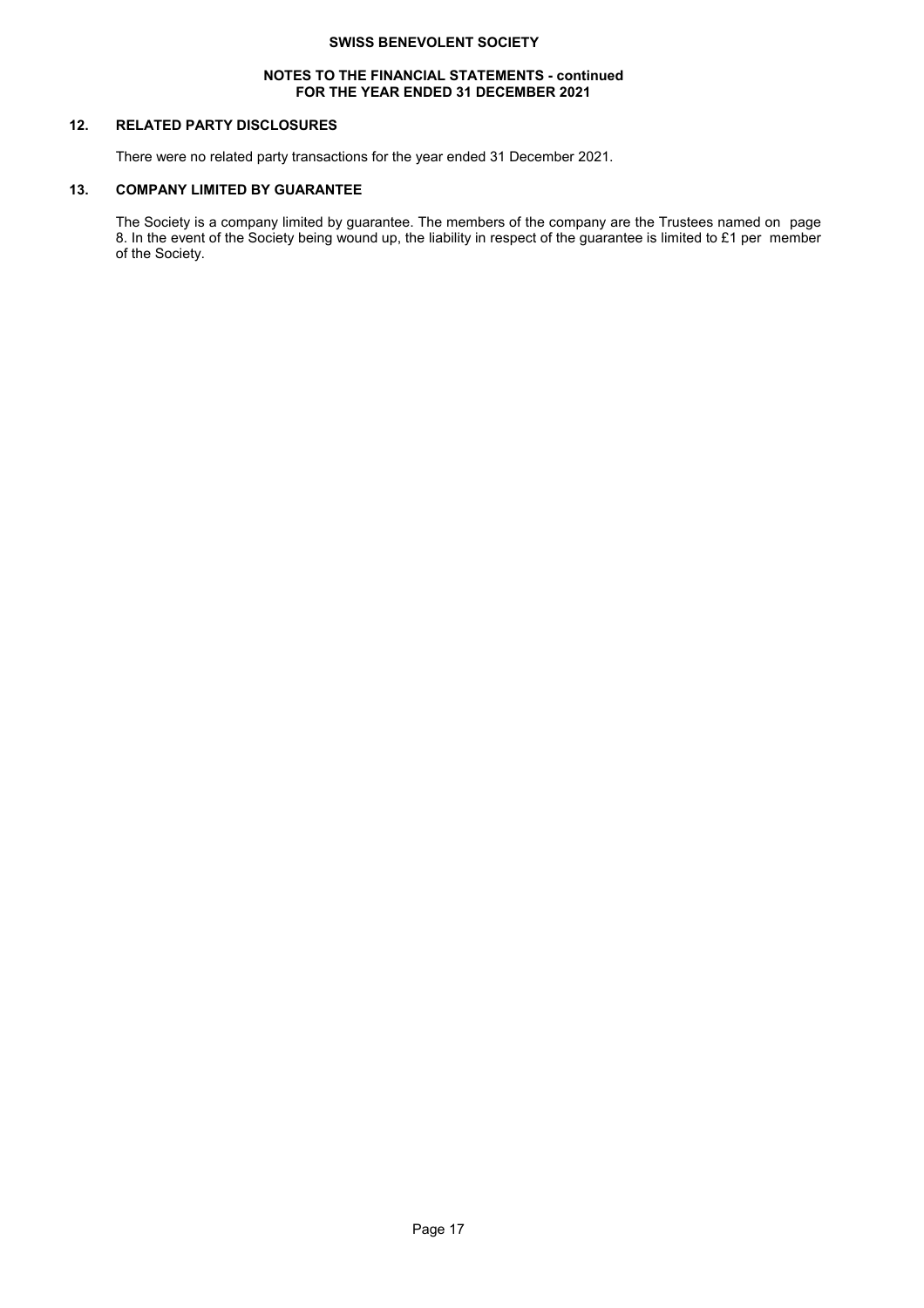# **DETAILED STATEMENT OF FINANCIAL ACTIVITIES FOR THE YEAR ENDED 31 DECEMBER 2021**

|                                                     | OR THE TEAR ENDED 3T DECEMBER 2021 |                 |              |
|-----------------------------------------------------|------------------------------------|-----------------|--------------|
|                                                     |                                    | 2021<br>£       | 2020<br>£    |
|                                                     |                                    |                 |              |
| <b>INCOME AND ENDOWMENTS</b>                        |                                    |                 |              |
| <b>Donations and legacies</b>                       |                                    |                 |              |
| Gift aid on donations                               |                                    | 1,346           | 1,236        |
| Donations                                           |                                    | 7,083<br>50,000 | 5,324        |
| Legacies<br>Subsidy from Swiss federation           |                                    | 7,917           |              |
|                                                     |                                    |                 |              |
|                                                     |                                    | 66,346          | 6,560        |
| <b>Investment income</b>                            |                                    |                 |              |
| Income from UK listed investments                   |                                    | 25,313          | 15,362       |
| Deposit account interest                            |                                    | 3               | 5            |
|                                                     |                                    | 25,316          | 15,367       |
| <b>Total incoming resources</b>                     |                                    | 91,662          | 21,927       |
|                                                     |                                    |                 |              |
| <b>EXPENDITURE</b>                                  |                                    |                 |              |
| <b>Investment management costs</b>                  |                                    |                 |              |
| Portfolio management                                |                                    | 2,142           | 953          |
| <b>Charitable activities</b>                        |                                    |                 |              |
| Wages                                               |                                    | 14,658          | 14,406       |
| Pensions                                            |                                    | 800             | 701          |
| Special events                                      |                                    | 400             | 38           |
| Grants to individuals                               |                                    | 16,643          | 16,684       |
|                                                     |                                    | 32,501          | 31,829       |
| <b>Support costs</b>                                |                                    |                 |              |
| <b>Management</b>                                   |                                    |                 |              |
| Visiting expenses                                   |                                    | 144             | 25           |
| Telephone                                           |                                    | 458             | 517          |
| Printing, postage and stationery<br>Sundries        |                                    | 502<br>492      | 1,001<br>633 |
| Rent                                                |                                    | 2,760           | 4,210        |
| IT costs                                            |                                    | 3,902           | 2,586        |
| Subscriptions                                       |                                    | 352             | 86           |
| Computer equipment depreciation                     |                                    | 411             | 379          |
|                                                     |                                    | 9,021           | 9,437        |
| <b>Governance costs</b>                             |                                    |                 |              |
| Wages                                               |                                    | 1,832           | 1,801        |
| Insurance                                           |                                    | 730             | 887          |
| Accountancy and legal fees                          |                                    | 2,064           | 2,064        |
| <b>Bank charges</b>                                 |                                    | 78              | 78           |
|                                                     |                                    | 4,704           | 4,830        |
| Total resources expended                            |                                    | 48,368          | 47,049       |
|                                                     |                                    |                 |              |
| Net income/(expenditure) before gains and<br>losses |                                    | 43,294          | (25, 122)    |
|                                                     |                                    |                 |              |
| Realised recognised gains and losses                |                                    |                 |              |
| Carried forward                                     |                                    | 43,294          | (25, 122)    |